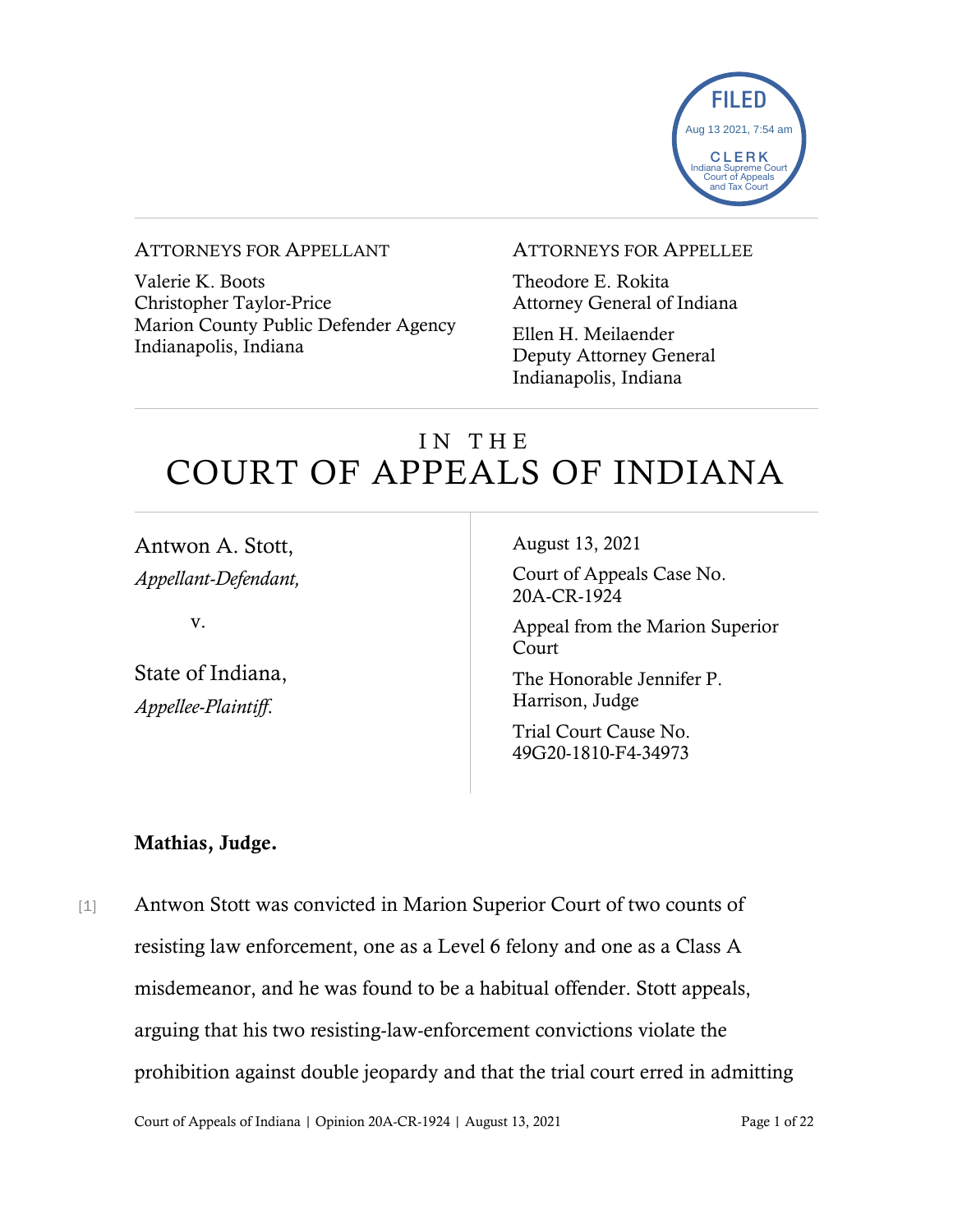certain evidence at trial. The State agrees with Stott that the two convictions constitute a substantive double-jeopardy violation. And we agree with Stott that admitting the challenged evidence was reversible error.

[2] We reverse and remand for proceedings consistent with this opinion.

### Facts and Procedural History

- [3] On October 3, 2018, law enforcement was conducting surveillance and patrolling—in both unmarked and marked vehicles—an area located on the northeast side of Indianapolis due to a "recent uptick in violence." Supp. Tr. p. 23. Officer Sojka, who was undercover, surveilled a Marathon gas station located at an intersection where there had been a homicide the previous night. Parked across the street in an unmarked vehicle, Officer Sojka observed the gas station through binoculars. Tr. Vol. II, p. 239. He was looking for "general criminal activity" or "suspicious activity," which he then relayed by radio to law enforcement in the area. *Id.* at 200.
- [4] Sometime "around one o'clock" that afternoon, Officer Sojka noticed eight people standing near the front of the gas-station entrance "just hanging out talking, coming in and out intermittently." *Id.* at 201, 239. The group congregated close to a Dodge Ram truck, and the officer watched as a Chevrolet Suburban pulled into the lot and parked by the truck. The driver of the Suburban, a Black male wearing a gray jumpsuit, exited the vehicle and greeted the others "as if he knew them." *Id*. at 203. He then got back into the driver's seat of the Suburban where he was joined in the front-passenger seat by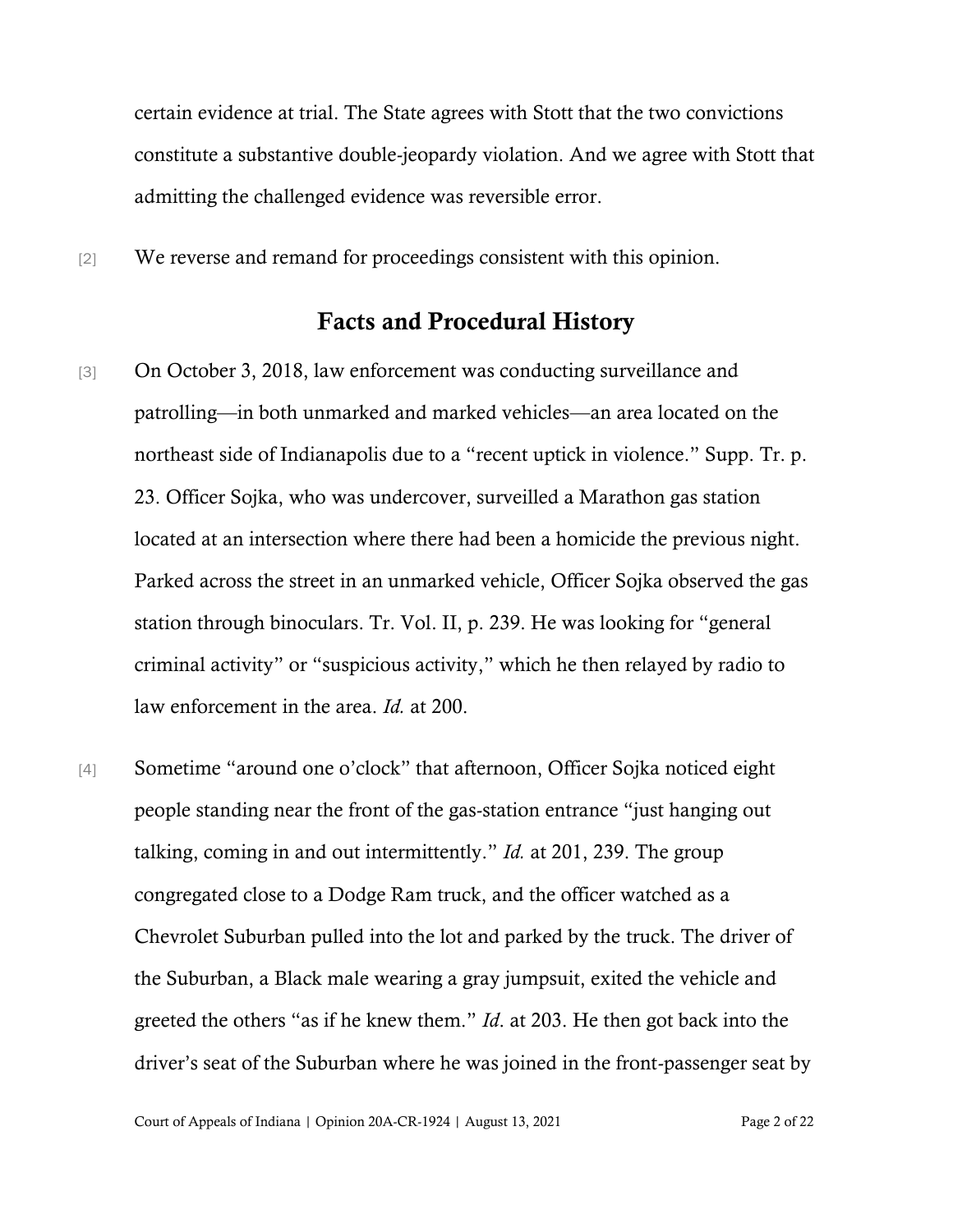a Black male wearing "an all denim outfit." *Id.* at 204. At that point, a third Black male, who Officer Sojka had earlier observed enter and exit the driver's side of the Dodge Ram, approached the passenger-side of the Suburban. Officer Sojka saw this third man hand a silver revolver "into the open passenger side door." *Id.* at 224. Soon after the exchange, the Suburban pulled out of the gasstation lot.

- [5] About ten minutes later, the Suburban returned to the Marathon, parked at a pump, and the man in the gray jumpsuit—the driver—and the man wearing alldenim—the passenger—exited the vehicle. Within a few minutes, both the Suburban and the Dodge Ram left the gas-station. This time, however, the only occupant of the Suburban was "the male in the all gray jumpsuit." *Id.* at 211. Officer Sojka followed the Suburban in his vehicle, and a second undercover officer, Officer McDonald, followed the Dodge Ram.
- [6] Officer McDonald followed the Dodge Ram to a nearby apartment complex where the truck backed into a parking spot. There, he could see two occupants inside the vehicle. The officer "could only see the driver's side door" from where he was parked, and he watched as a third man exited an apartment and walked "to the passenger side." Tr. Vol. III, p. 9. During this time, "[t]he driver's door opened," *id.*, and Officer McDonald noticed that "[t]he driver had the denim outfit on," *id.* at 32. As the Dodge Ram and its three occupants left the apartment complex, Officer McDonald—and other law enforcement in the area—kept track of the truck's whereabouts.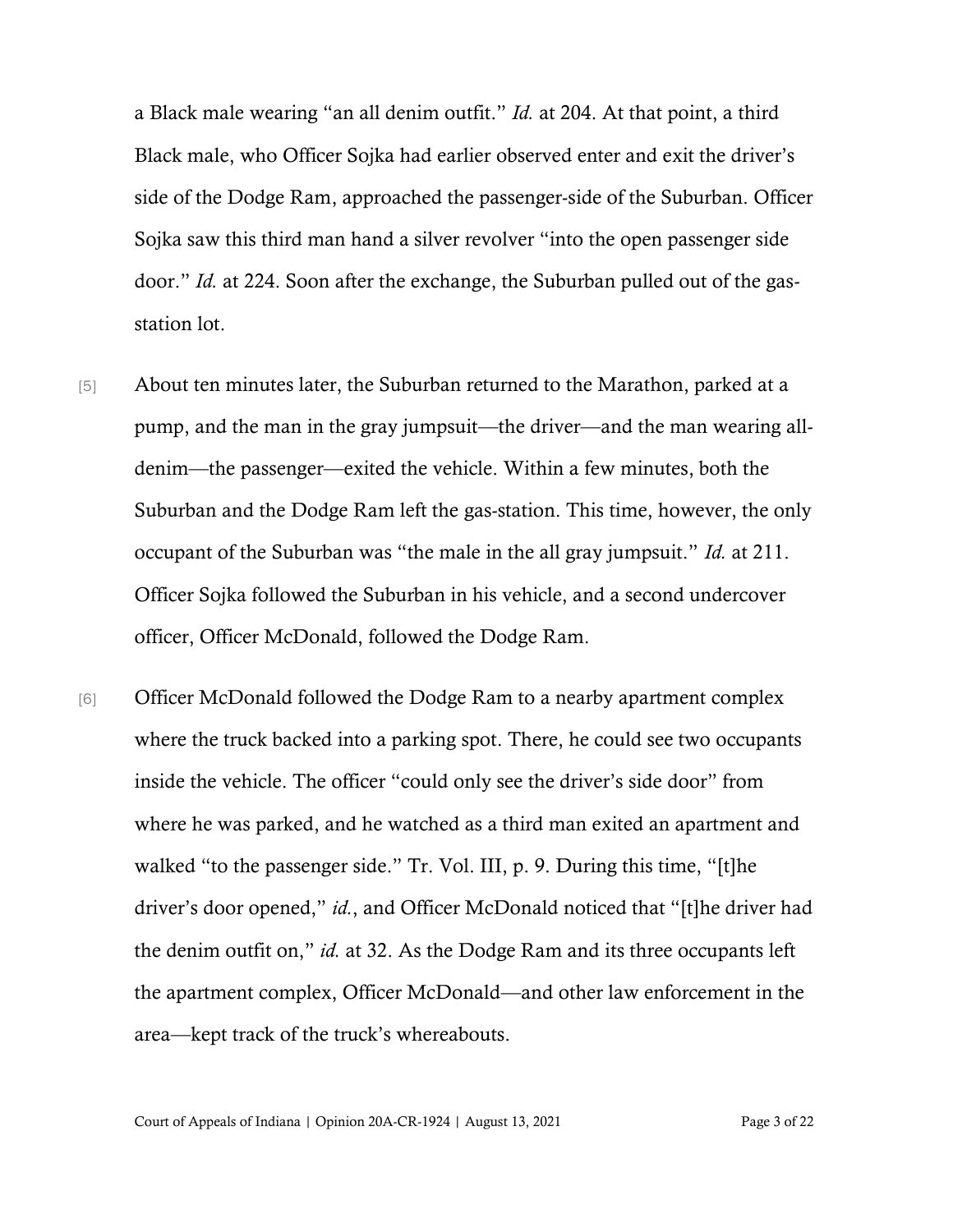- [7] Officer McDonald caught up with the vehicle at a nearby McDonald's restaurant, where the truck was parked. Noticing it was empty, the officer parked about fifty yards away to continue surveillance. "Within about a minute," Officer McDonald "observed three occupants exit the McDonald's and walk towards the Dodge Ram." *Id.* at 16. The driver wore "an all denim jean outfit," the front-seat passenger wore "basketball shorts and a black tee shirt," and the back-seat passenger wore "ripped blue jeans and [a] blue sweatshirt." *Id.* at 17; *see also* Ex. Vol. at 18. Officer McDonald followed behind the truck as it prepared to exit. Meanwhile, Officer Augustinovicz, in a marked police vehicle, observed the Dodge Ram from a parking lot located across the street from the McDonald's. Both officers watched as the truck turned left even though it "had its right-hand turn signal on." Tr. Vol. III, p. 185. At that point, Officer Augustinovicz decided to conduct a traffic stop, and Officer McDonald followed close behind.
- [8] After exiting the McDonald's, the Dodge Ram turned right onto a side street and Officer Augustinovicz activated his emergency lights to initiate the stop. Officer McDonald "stopped approximately one to two houses behind [Officer Augustinovicz] and observed the traffic stop until another officer could get there." *Id.* at 25. "The truck stopped fairly immediately," and Officer Augustinovicz exited his vehicle and walked towards the Dodge Ram. *Id.* at 188. "[B]ecause the windows were so tinted," Officer Augustinovicz could not tell how many people were inside the vehicle, what anyone was wearing, or what they looked like. *Id.* at 210–211, 219. During this time, Officer Reetz, who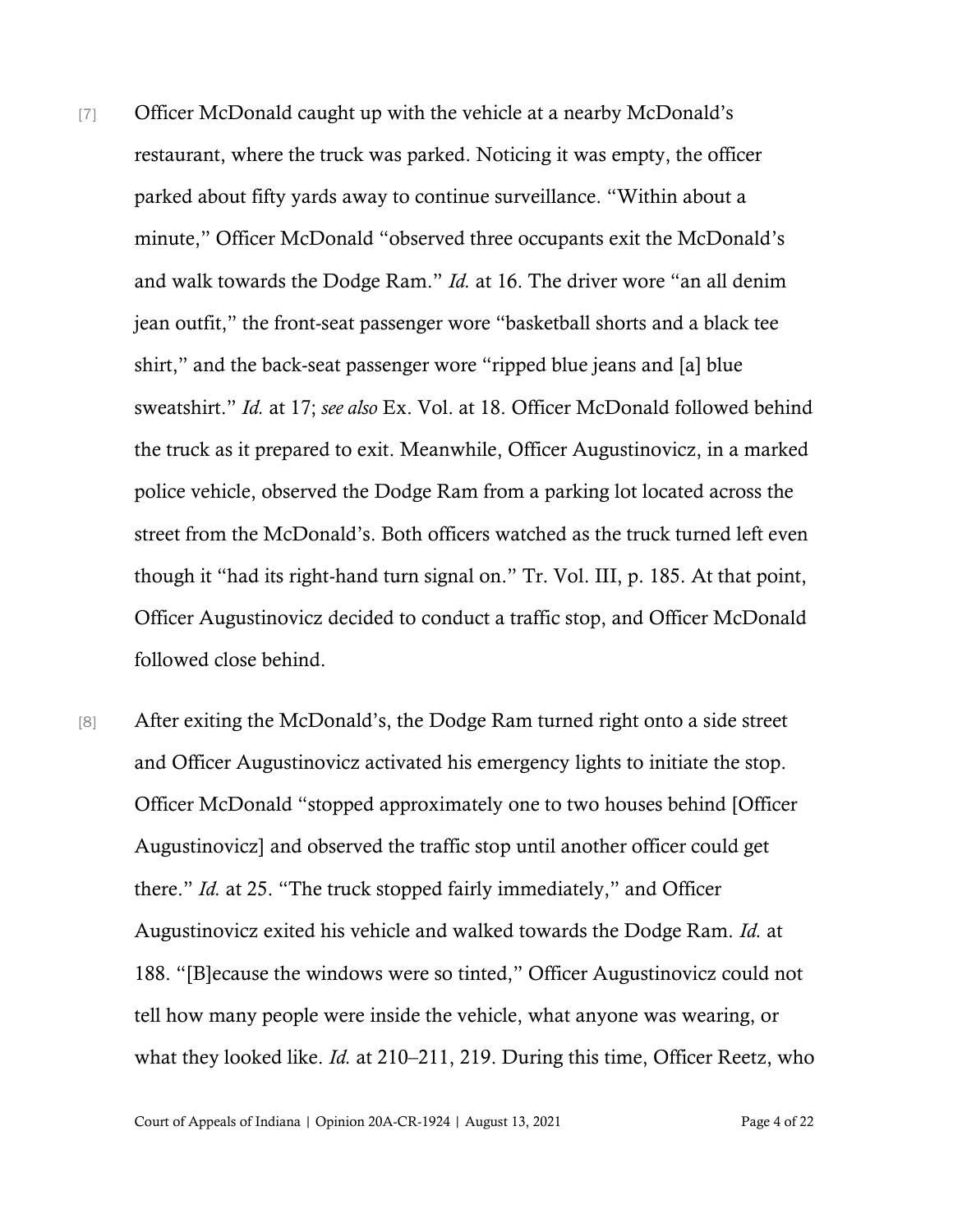was also driving a marked police vehicle, arrived to assist. But before he could come to a complete stop, the driver of the Dodge Ram revved the engine and sped off.

- [9] As Officer Reetz pursued the truck, it sped around a sharp curve, drove through a stop sign while turning left onto a busy street, and made a quick right turn onto a side street. When the officer made the same right turn, he saw "an explosion of a tree." *Id.* at 66; *see* Ex. Vol. at 30–32. The truck had struck the tree on the west side of the street and ended up in the front yard of a home on the east side of the street. Officer Reetz came upon the vehicle while branches from the tree continued to fall, and he noticed that the driver's door and both passenger-side doors were opened. Tr. Vol. III, p. 73. Though the officer did not see anyone exit the driver's door, he saw "two black males run from the passenger side of the truck." *Id.* at 71. Officer Reetz briefly gave chase, but soon returned "to get a perimeter set up" and "to make sure nobody else was inside [the truck] that could have been hurt." *Id.* at 73. Several responding officers arrived, and though law enforcement scoured the area and spoke with several witnesses, only one of the three men—Brandon Woodfork, the back-seat passenger—was apprehended that day. *Id.* at 90–91.
- [10] From inside the truck, officers recovered two firearms, body armor, three cellphones, an Indiana identification card for Kameron Means, and a utility bill in Means's name. Law enforcement subsequently learned that Kameron Means—the man wearing basketball shorts and a black tee shirt—was the frontseat passenger. After securing the crash site, Officers McDonald and

Court of Appeals of Indiana | Opinion 20A-CR-1924 | August 13, 2021 Page 5 of 22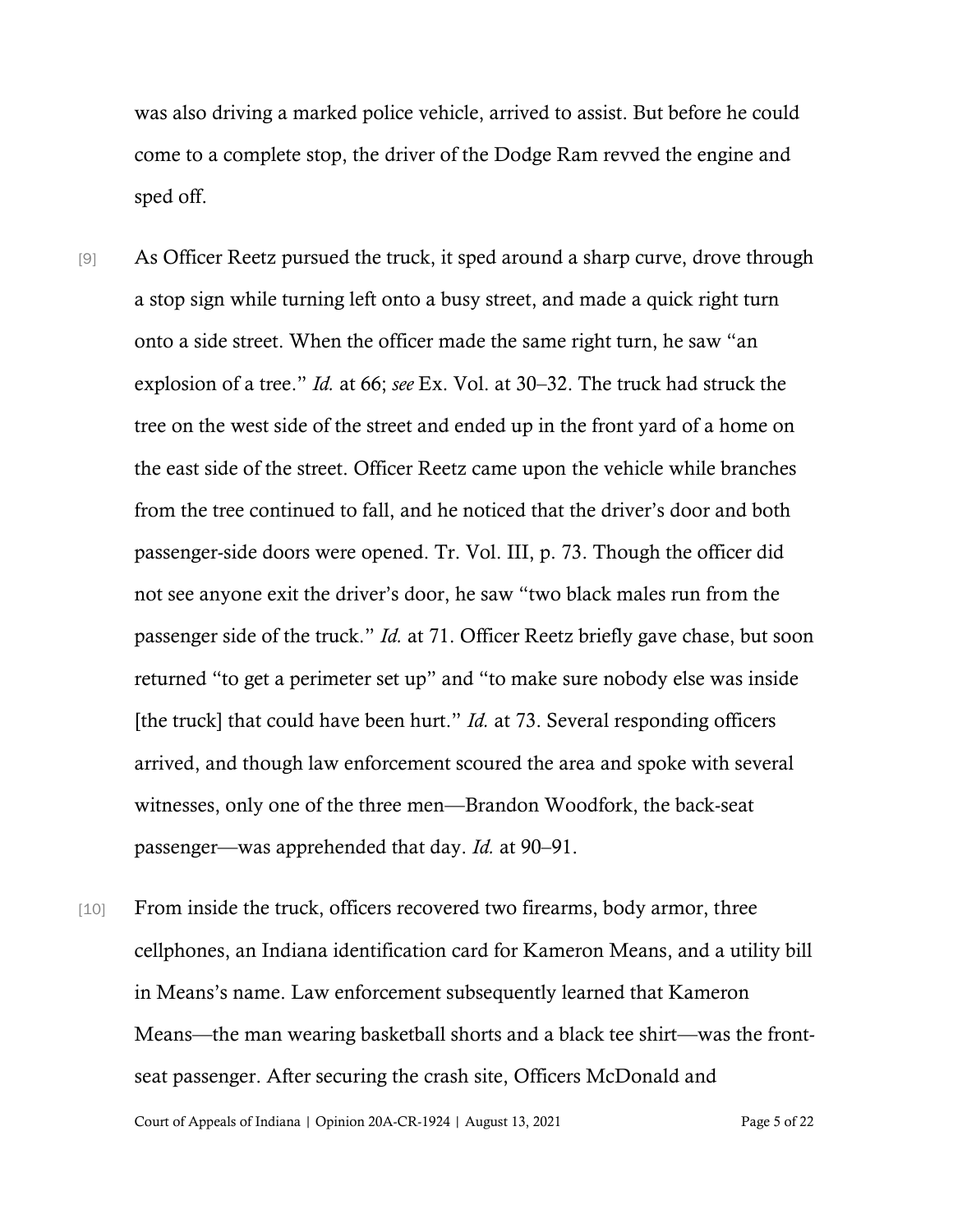Augustinovicz went to the McDonald's restaurant to see "if they had any video that would help in the investigation." *Id.* at 195. The officers were unable to view the surveillance footage that evening because none of the employees working at the time had "access to the video system." *Id.* at 197. So, Officer Augustinovicz returned the following morning and viewed the surveillance footage, taking several pictures of the video on his cellphone. The officer "believed" that a man depicted in the footage, who appeared to be wearing an all-denim outfit, was Antwon Stott. Officer Augustinovicz based this belief on a picture of Stott that the officer had previously received via "an e-mail communication." *Id.* at 201.

- [11] Officers subsequently secured an arrest warrant for Stott and, three weeks after the incident, executed that warrant. While placing him under arrest, law enforcement collected Stott's cellphone which had the same phone number as one of the three phones recovered from the crashed truck weeks earlier. The State charged Stott with one count of felony unlawful possession of a firearm by a serious violent felon, one count of felony resisting law enforcement, one count of misdemeanor resisting law enforcement, and with being a habitual offender.
- Court of Appeals of Indiana | Opinion 20A-CR-1924 | August 13, 2021 Page 6 of 22 [12] In pretrial motions and hearings on those motions, Stott objected to two pieces of evidence that the State sought to introduce at trial: (1) an audio recording of police-officer radio traffic from the time after the truck fled the traffic stop; and (2) Officer Augustinovicz's cellphone photographs of the McDonald's surveillance footage. *See* Supp. Tr. pp. 32–36, 65–67; Tr. Vol. II, pp. 181–82; Appellant's Conf. App. Vol. II, pp. 11, 189. Stott argued that the radio-traffic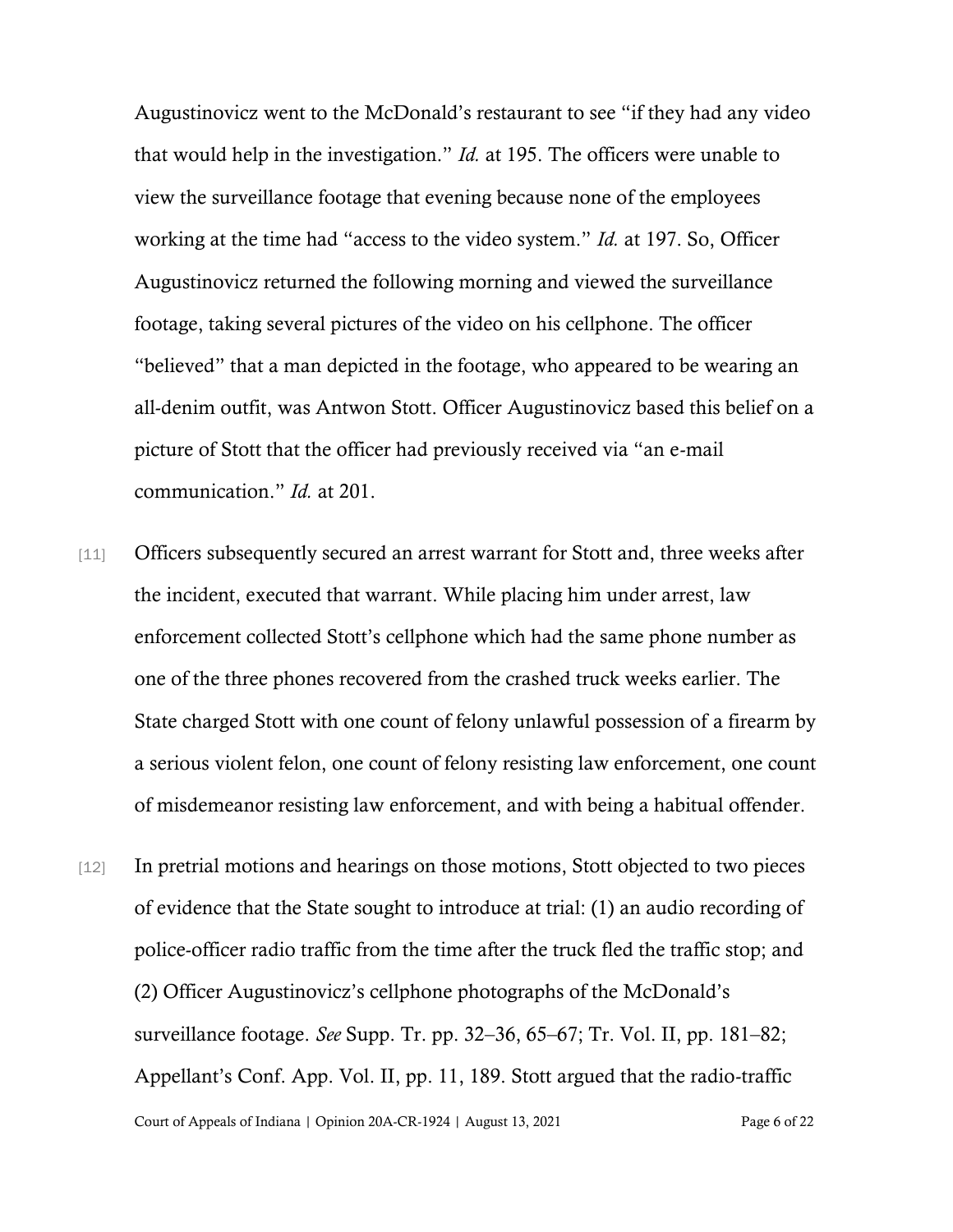recording constituted inadmissible hearsay to which no exception applied, and that the photographs lacked sufficient authentication. The court ultimately ruled that both were admissible.

[13] Stott's two-day jury trial began on September 14, 2020. During the trial, counsel renewed the objections to the evidence mentioned above. The jury found Stott not guilty of the unlawful possession of a firearm count and guilty of both resisting-law-enforcement counts. Stott subsequently waived his right to trial by jury for the habitual-offender enhancement, and the court found Stott to be a habitual offender. The court entered convictions accordingly and imposed an aggregate six-year sentence. Stott now appeals.

### Standard of Review

- [14] Stott argues that the trial court committed reversible error by admitting certain evidence over objection at trial. It is well settled that trial courts have broad discretion in ruling on the admissibility of evidence, and we review evidentiary rulings for an abuse of that discretion. *See, e.g.*, *Hurt v. State*[, 151 N.E.3d 809,](https://www.westlaw.com/Document/I3ee13460e3df11eaa378d6f7344849a6/View/FullText.html?transitionType=Default&contextData=(sc.Default)&VR=3.0&RS=da3.0&fragmentIdentifier=co_pp_sp_7902_813)  [813 \(Ind. Ct. App. 2020\)](https://www.westlaw.com/Document/I3ee13460e3df11eaa378d6f7344849a6/View/FullText.html?transitionType=Default&contextData=(sc.Default)&VR=3.0&RS=da3.0&fragmentIdentifier=co_pp_sp_7902_813) (citing *[Blount v. State](https://www.westlaw.com/Document/Ieddae65486f611e4a795ac035416da91/View/FullText.html?transitionType=Default&contextData=(sc.Default)&VR=3.0&RS=da3.0&fragmentIdentifier=co_pp_sp_7902_564)*[, 22 N.E.3d 559, 564 \(Ind. 2014\)\)](https://www.westlaw.com/Document/Ieddae65486f611e4a795ac035416da91/View/FullText.html?transitionType=Default&contextData=(sc.Default)&VR=3.0&RS=da3.0&fragmentIdentifier=co_pp_sp_7902_564). An abuse of discretion occurs if the court's decision clearly contravenes the logic and effect of the facts and circumstances before it, or if the court misinterprets the law. *[Id.](https://www.westlaw.com/Document/I3ee13460e3df11eaa378d6f7344849a6/View/FullText.html?transitionType=Default&contextData=(sc.Default)&VR=3.0&RS=da3.0)*
- [15] Yet, even when a trial court abuses its discretion in admitting evidence, reversal is required only if the error prejudices the defendant's substantial rights. [Ind.](https://www.westlaw.com/Document/ND0AB1EB0816F11DB8132CD13D2280436/View/FullText.html?transitionType=Default&contextData=(sc.Default)&VR=3.0&RS=da3.0)  [Trial Rule 61.](https://www.westlaw.com/Document/ND0AB1EB0816F11DB8132CD13D2280436/View/FullText.html?transitionType=Default&contextData=(sc.Default)&VR=3.0&RS=da3.0) To make this determination, we assess the probable impact the

Court of Appeals of Indiana | Opinion 20A-CR-1924 | August 13, 2021 Page 7 of 22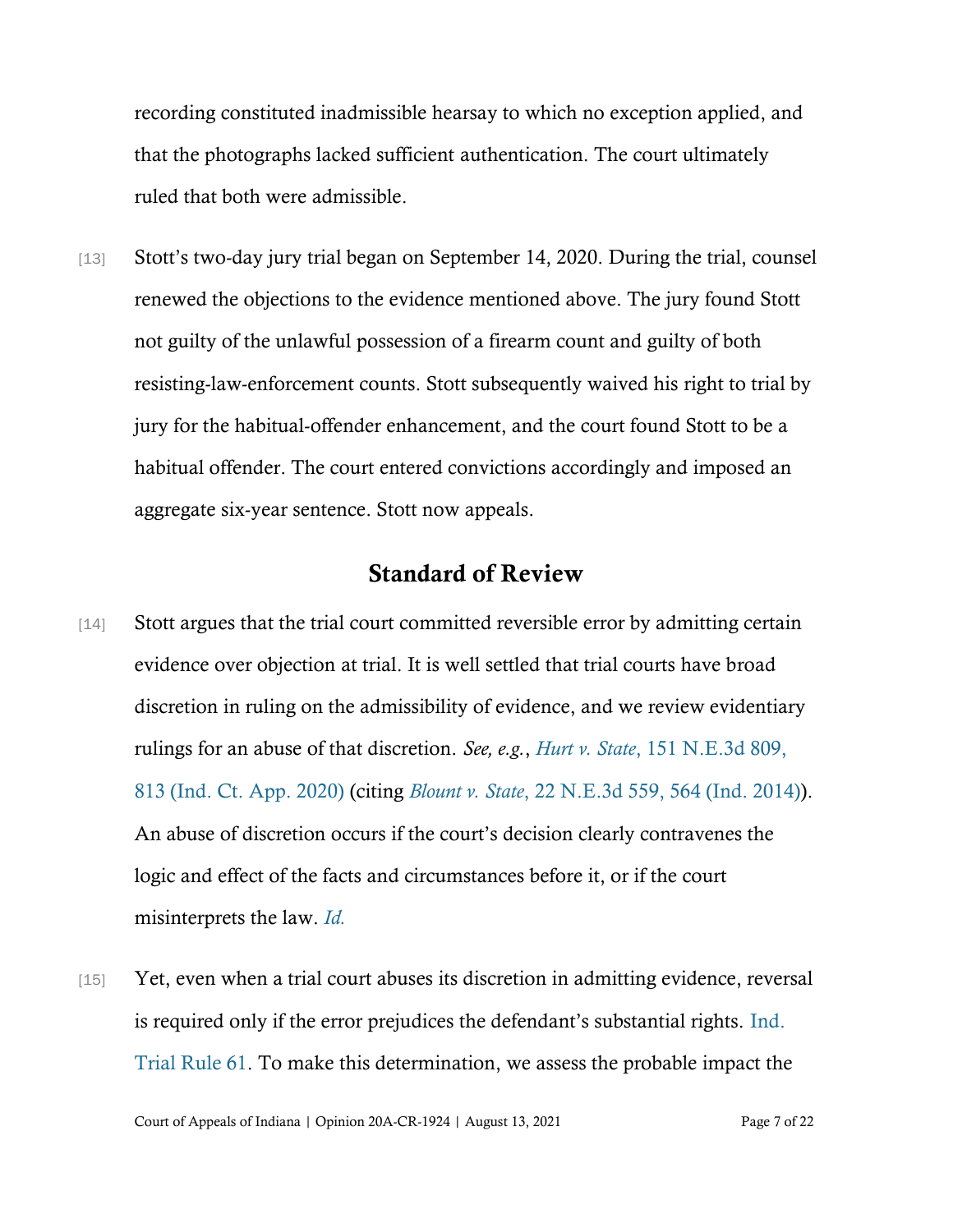erroneously admitted evidence had upon the jury in reaching its verdict. *[Wiggins](https://www.westlaw.com/Document/I35e44333d45911d9bf60c1d57ebc853e/View/FullText.html?transitionType=Default&contextData=(sc.Default)&VR=3.0&RS=da3.0&fragmentIdentifier=co_pp_sp_578_660)  [v. State](https://www.westlaw.com/Document/I35e44333d45911d9bf60c1d57ebc853e/View/FullText.html?transitionType=Default&contextData=(sc.Default)&VR=3.0&RS=da3.0&fragmentIdentifier=co_pp_sp_578_660)*[, 817 N.E.2d 652, 660 \(Ind. Ct. App. 2004\).](https://www.westlaw.com/Document/I35e44333d45911d9bf60c1d57ebc853e/View/FullText.html?transitionType=Default&contextData=(sc.Default)&VR=3.0&RS=da3.0&fragmentIdentifier=co_pp_sp_578_660) If there is independent, overwhelming evidence of guilt, we may conclude that the jury did not rely on the improper evidence and any error was therefore harmless. *[Id.](https://www.westlaw.com/Document/I35e44333d45911d9bf60c1d57ebc853e/View/FullText.html?transitionType=Default&contextData=(sc.Default)&VR=3.0&RS=da3.0)*

## Discussion and Decision

- [16] The identity of the all-denim-wearing driver of the Dodge Ram was, as Stott aptly observes, "the critical issue in this case." Appellant's Br. at 19. Indeed, no witness testified either to seeing Stott dressed in denim on the day of the incident or to seeing Stott drive the truck that day. To tie Stott to the charged offenses, the State instead relied on the following: (1) police-radio traffic from after the traffic stop, in which anonymous witnesses relayed information to law enforcement; (2) Officer Augustinovicz's cellphone photographs of McDonald's surveillance footage; and (3) a cellphone, which officers found in the truck, that had the same phone number as a cellphone later recovered from Stott's person.
- [17] Stott challenges the admission of the first two pieces of evidence. Specifically, he argues that the police-radio traffic—the only direct evidence that a man wearing denim ran from the crash scene—is inadmissible hearsay to which no exception applied. And he argues that the surveillance-footage photographs the only direct evidence used to identify Stott as the man in the all-denim outfit—lacked sufficient authentication.
- [18] We address Stott's claims in turn and determine whether admitting the challenged evidence was an abuse of the trial court's discretion. Deciding that it

Court of Appeals of Indiana | Opinion 20A-CR-1924 | August 13, 2021 Page 8 of 22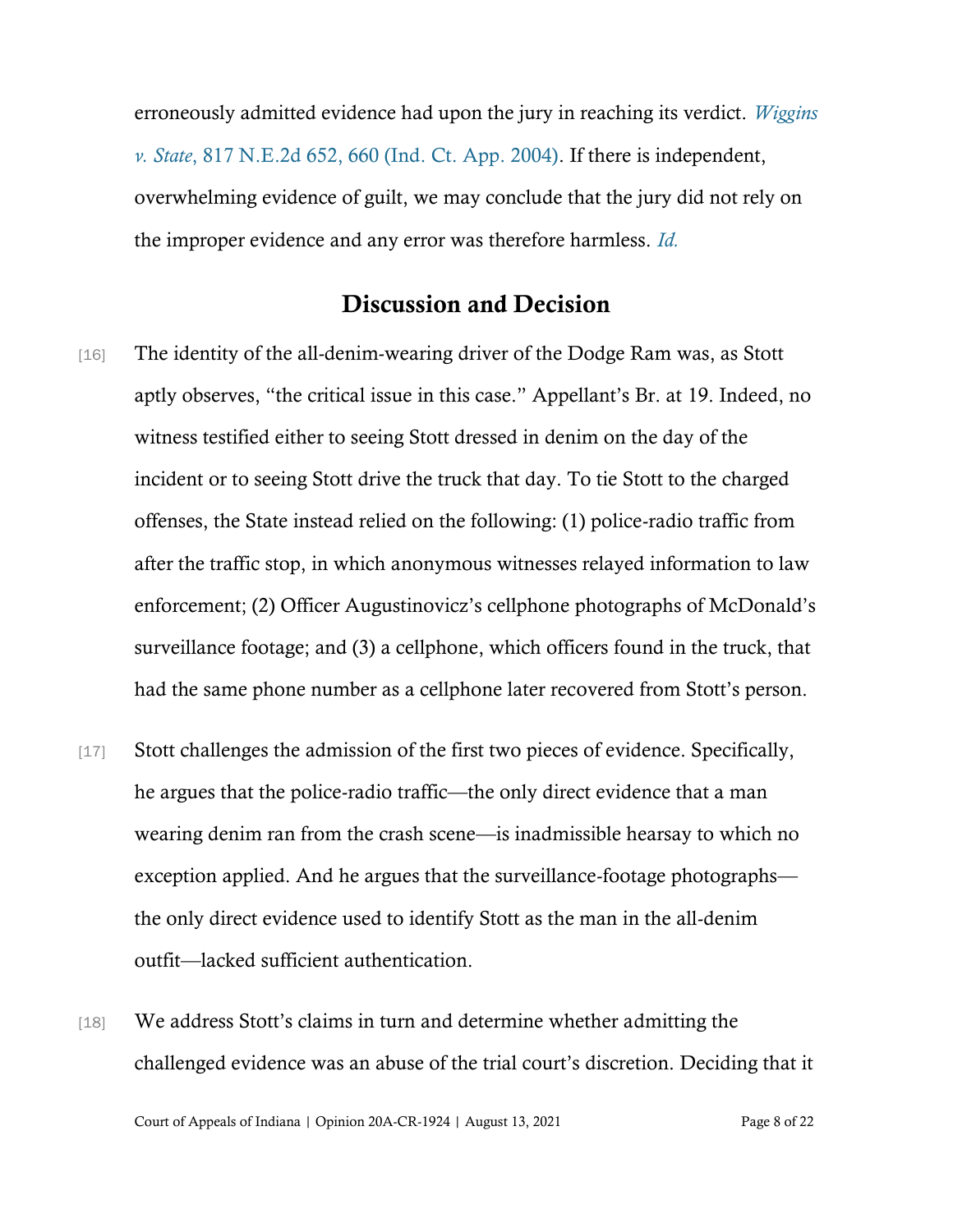was, we then apply harmless-error analysis to the erroneously admitted evidence. And because we conclude that its admission was not harmless error, we reverse and remand. $<sup>1</sup>$ </sup>

# *I. The trial court erred when it admitted into evidence an audio recording of police-radio traffic.*

[19] Before trial, Stott's counsel and the State argued over the admissibility of an audio recording of police-radio traffic that began after the truck fled the traffic stop.<sup>2</sup> The recording includes statements by responding officers and their recitation of information from unidentified civilian witnesses. *See* Ex. Vol. at 58, 60–65.<sup>3</sup> The trial court determined that the State could use this evidence in part for identification purposes. *See* Supp. Tr. pp. 68, 70.<sup>4</sup> And then, at trial, the court admitted the recording into evidence over Stott's objection. Stott maintains this decision was an abuse of the court's discretion, arguing that the "statements by officers relaying information provided by unidentified

 $<sup>1</sup>$  As noted in the introduction, Stott and the State agree that the two resisting-law-enforcement convictions</sup> violate the prohibition against double jeopardy. Appellant's Br. at 47–48; Appellee's Br. at 32–35. While we too agree with both parties—though the State's analysis is more accurate—we need not remand for the trial court to vacate the misdemeanor conviction because we reverse and remand on all counts.

<sup>2</sup> The State also admitted a recording of police-radio traffic from earlier in the incident, *see* Ex. Vol. at 9, 11– 19, but Stott does not challenge the admissibility of that evidence.

<sup>&</sup>lt;sup>3</sup> The court also admitted a transcript of the recording "for demonstrative purposes." Tr. Vol. III, p. 88.

<sup>&</sup>lt;sup>4</sup> The trial court, however, cautioned the State that it could not use the police-radio traffic "for truth of the matter." Supp. Tr. p. 70. Yet, that is exactly how the State used this evidence—to show that a man wearing denim, who the State alleged was Stott, fled the crash scene. *See* Tr. Vol. III, pp. 249–50; Tr. Vol. IV, p. 20.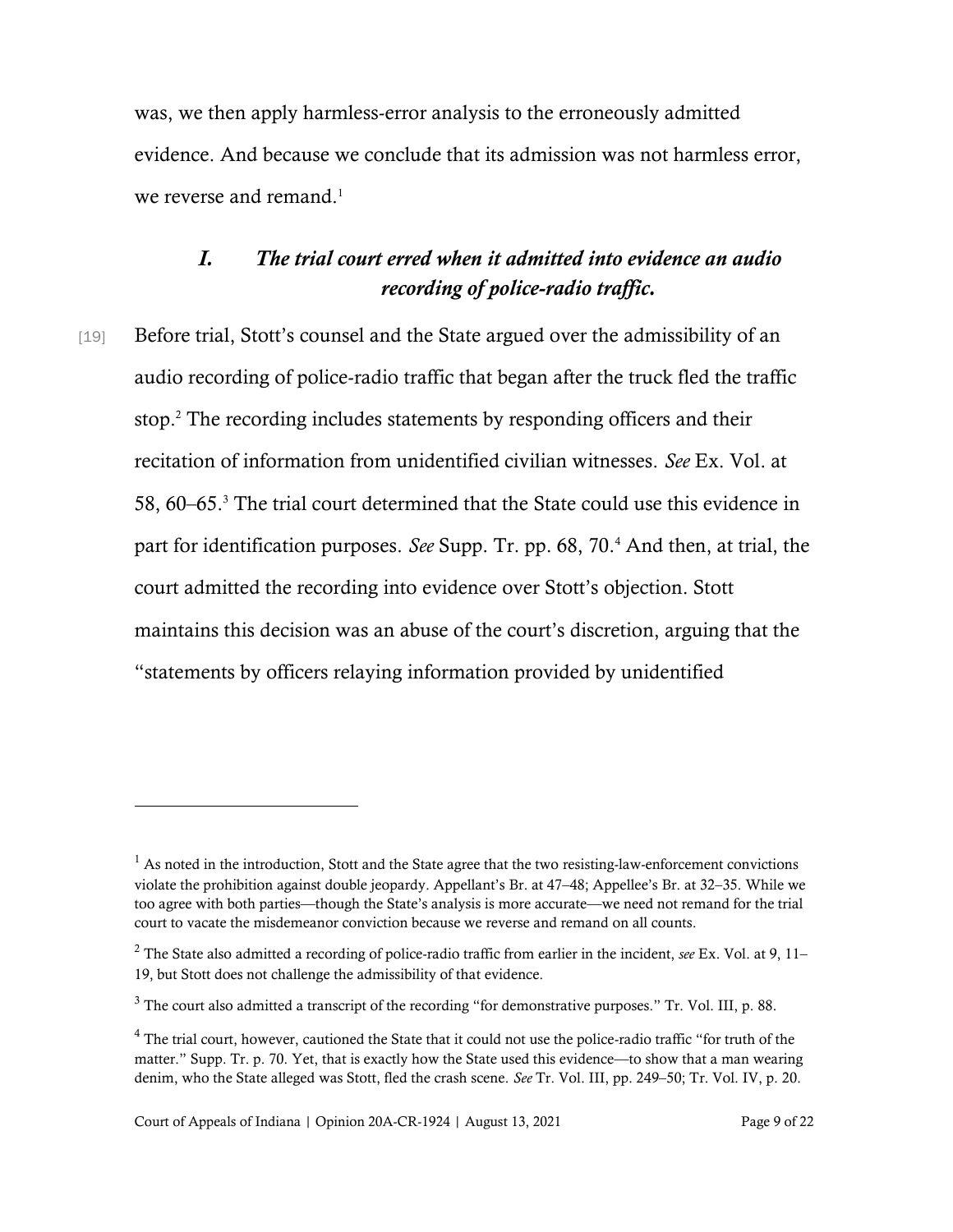individuals . . . . is classic hearsay within hearsay for which no exception applies." Appellant's Br. at 23. On the unique facts of this case, we agree.<sup>5</sup>

- [20] Hearsay is an out-of-court statement used to prove the truth of the matter asserted, [Ind. Evidence Rule 801\(c\),](https://www.westlaw.com/Document/N91ACF550B6EC11DB8050D108B1AFD816/View/FullText.html?transitionType=Default&contextData=(sc.Default)&VR=3.0&RS=da3.0) and is generally not admissible at trial unless it falls under a hearsay exception, [Evid. R. 802.](https://www.westlaw.com/Document/N92C80240B6EC11DB8050D108B1AFD816/View/FullText.html?transitionType=Default&contextData=(sc.Default)&VR=3.0&RS=cblt1.0) The police-radio recording here involves two layers of hearsay: (1) statements from anonymous witnesses to police officers; and (2) the officers' recitation of those statements. Multiple levels of hearsay are admissible so long as "each part of the combined statements conforms with an exception." [Evid. R. 805.](https://www.westlaw.com/Document/N94EA6D10B6EC11DB8050D108B1AFD816/View/FullText.html?transitionType=Default&contextData=(sc.Default)&VR=3.0&RS=cblt1.0)
- [21] The State, which bears the burden to establish the recording's admissibility, maintains that "[t]he statements on the radio traffic qualify under the 'present sense impression exception' to the hearsay rule." Appellee's Br. at 15. A present sense impression is a "statement describing or explaining an event, condition or transaction, made while or immediately after the declarant perceived it." [Evid.](https://www.westlaw.com/Document/N937A3B40B6EC11DB8050D108B1AFD816/View/FullText.html?transitionType=Default&contextData=(sc.Default)&VR=3.0&RS=cblt1.0)

<sup>&</sup>lt;sup>5</sup> Stott also asserts that admitting the police-radio traffic violates his constitutional right of confrontation, contending that the anonymous witnesses' statements were "testimonial," the witnesses "were not subject to cross-examination," and the witnesses "were not proven to be unavailable." Appellant's Br. at 34; *see also* Supp. Tr. pp. 66–67. Though Stott is correct on the latter two points, admission of this evidence did not violate his confrontation right because the witnesses' statements were not testimonial—their primary purpose was to assist police in addressing an ongoing emergency. *Se[e Michigan v. Bryant](https://www.westlaw.com/Document/Ibbd1dd85432c11e0b5f5ba8fada67492/View/FullText.html?transitionType=Default&contextData=(sc.Default)&VR=3.0&RS=da3.0&fragmentIdentifier=co_pp_sp_780_370)*, 56[2 U.S. 344, 370 \(2011\).](https://www.westlaw.com/Document/Ibbd1dd85432c11e0b5f5ba8fada67492/View/FullText.html?transitionType=Default&contextData=(sc.Default)&VR=3.0&RS=da3.0&fragmentIdentifier=co_pp_sp_780_370) The statements were made sometime after the truck struck a tree and potentially armed suspects fled the wrecked vehicle. And notably, this incident occurred between the "day shift and middle shift transition period," so "there was actually very few officers out there at the time." Tr. Vol. III, p. 191. In arguing these circumstances did not present an "ongoing emergency," Stott notes that law enforcement decided not to lock down a nearby school. Appellant's Br. at 33. But Stott mischaracterizes the evidence. The reason officers did not "lockdown" the school was not due to the lack of an ongoing emergency, but because the school fell "outside of [their] perimeter." Ex. Vol. at 64. For these reasons, the heightened harmless-error standard does not apply to the admission of the police-radio traffic.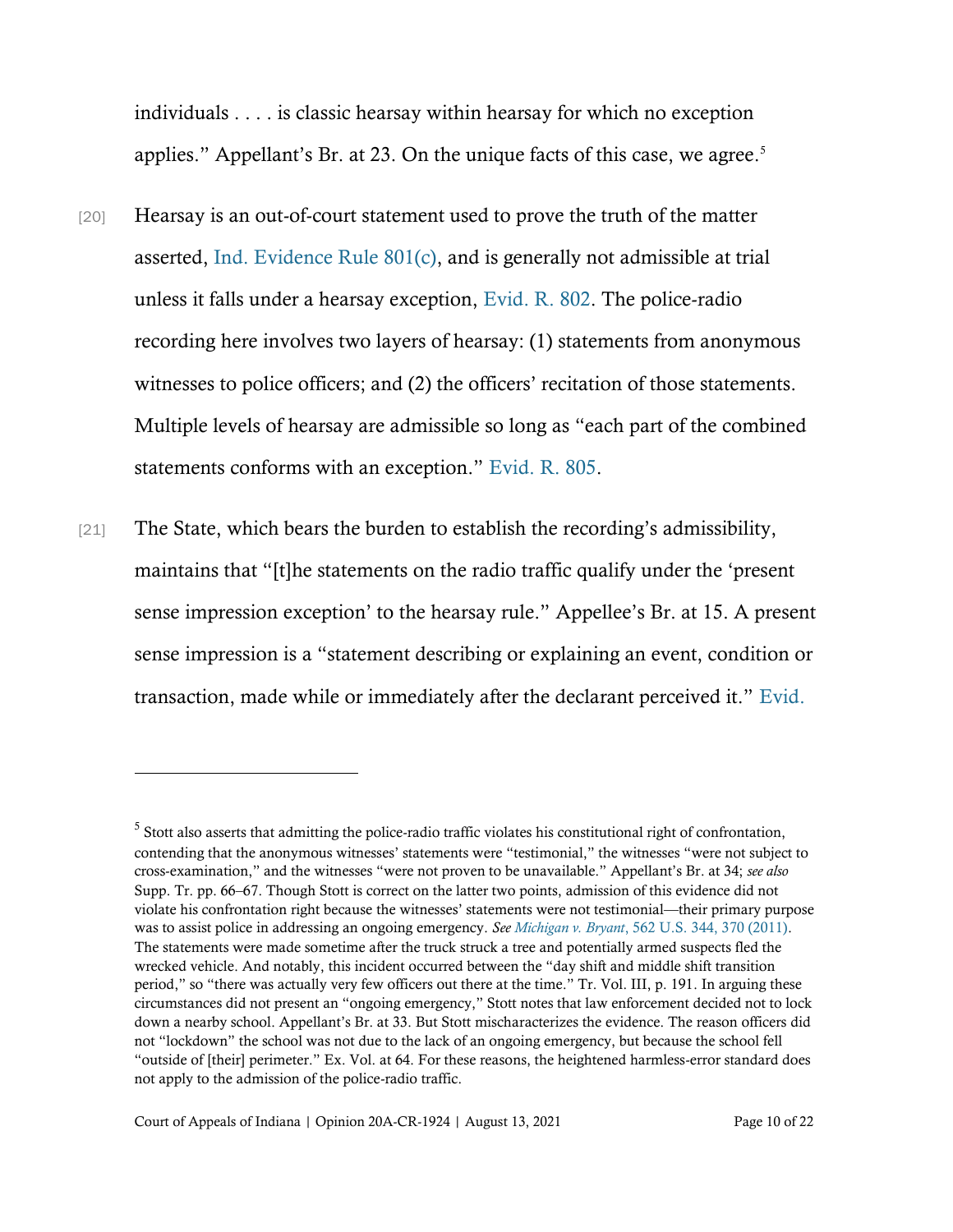[R. 803\(1\)](https://www.westlaw.com/Document/N937A3B40B6EC11DB8050D108B1AFD816/View/FullText.html?transitionType=Default&contextData=(sc.Default)&VR=3.0&RS=cblt1.0). This hearsay exception "is based on the assumption that the lack of time for deliberation provides reliability." *[Hurt](https://www.westlaw.com/Document/I3ee13460e3df11eaa378d6f7344849a6/View/FullText.html?transitionType=Default&contextData=(sc.Default)&VR=3.0&RS=da3.0&fragmentIdentifier=co_pp_sp_7902_814)*[, 151 N.E.3d at 814](https://www.westlaw.com/Document/I3ee13460e3df11eaa378d6f7344849a6/View/FullText.html?transitionType=Default&contextData=(sc.Default)&VR=3.0&RS=da3.0&fragmentIdentifier=co_pp_sp_7902_814) (quoting *Mack v. State*[, 23 N.E.3d 742, 755 \(Ind. Ct. App. 2014\),](https://www.westlaw.com/Document/I8b174e30876e11e4b86bd602cb8781fa/View/FullText.html?transitionType=Default&contextData=(sc.Default)&VR=3.0&RS=da3.0&fragmentIdentifier=co_pp_sp_7902_755) *trans. denied*). To qualify as present sense impressions, statements need to satisfy three requirements: (1) they must describe or explain an event, condition, or transaction; (2) they must be made during or immediately after the event, condition, or transaction; and (3) they must be based on the declarant's personal perception of the event, condition, or transaction. *See [id.](https://www.westlaw.com/Document/I8b174e30876e11e4b86bd602cb8781fa/View/FullText.html?transitionType=Default&contextData=(sc.Default)&VR=3.0&RS=da3.0)* Applying these requirements to the first layer of hearsay here, the statements to police must: describe or explain what the witness saw after the truck struck the tree; been made during or immediately after the event described; and be based on the witness's personal observation of that event. The State has failed to demonstrate that the second or third requirements are satisfied.

[22] The witnesses' statements to police officers in the recording are not present sense impressions because the State has not established contemporaneity between the events perceived and the declarations about those events. The recording begins when the truck fled the traffic stop and lasts approximately twelve minutes. Importantly, however, the relay of information did not occur within a twelve-minute timeframe. Officer Reetz confirmed that the radio traffic was not a "constant communication." Tr. Vol. III, p. 90; *see also* Tr. Vol. II, p. 217. And at one point an officer relays information from a witness but says "that was about twenty minutes ago." Ex. Vol. at 64.; *cf. [State ex rel. J.A.](https://www.westlaw.com/Document/Ib13a0c43413011ddb7e583ba170699a5/View/FullText.html?transitionType=Default&contextData=(sc.Default)&VR=3.0&RS=da3.0&fragmentIdentifier=co_pp_sp_162_798)*[, 949](https://www.westlaw.com/Document/Ib13a0c43413011ddb7e583ba170699a5/View/FullText.html?transitionType=Default&contextData=(sc.Default)&VR=3.0&RS=da3.0&fragmentIdentifier=co_pp_sp_162_798)  [A.2d 790, 798 \(N.J. 2008\)](https://www.westlaw.com/Document/Ib13a0c43413011ddb7e583ba170699a5/View/FullText.html?transitionType=Default&contextData=(sc.Default)&VR=3.0&RS=da3.0&fragmentIdentifier=co_pp_sp_162_798) (collecting cases in recognizing that "case law from

Court of Appeals of Indiana | Opinion 20A-CR-1924 | August 13, 2021 Page 11 of 22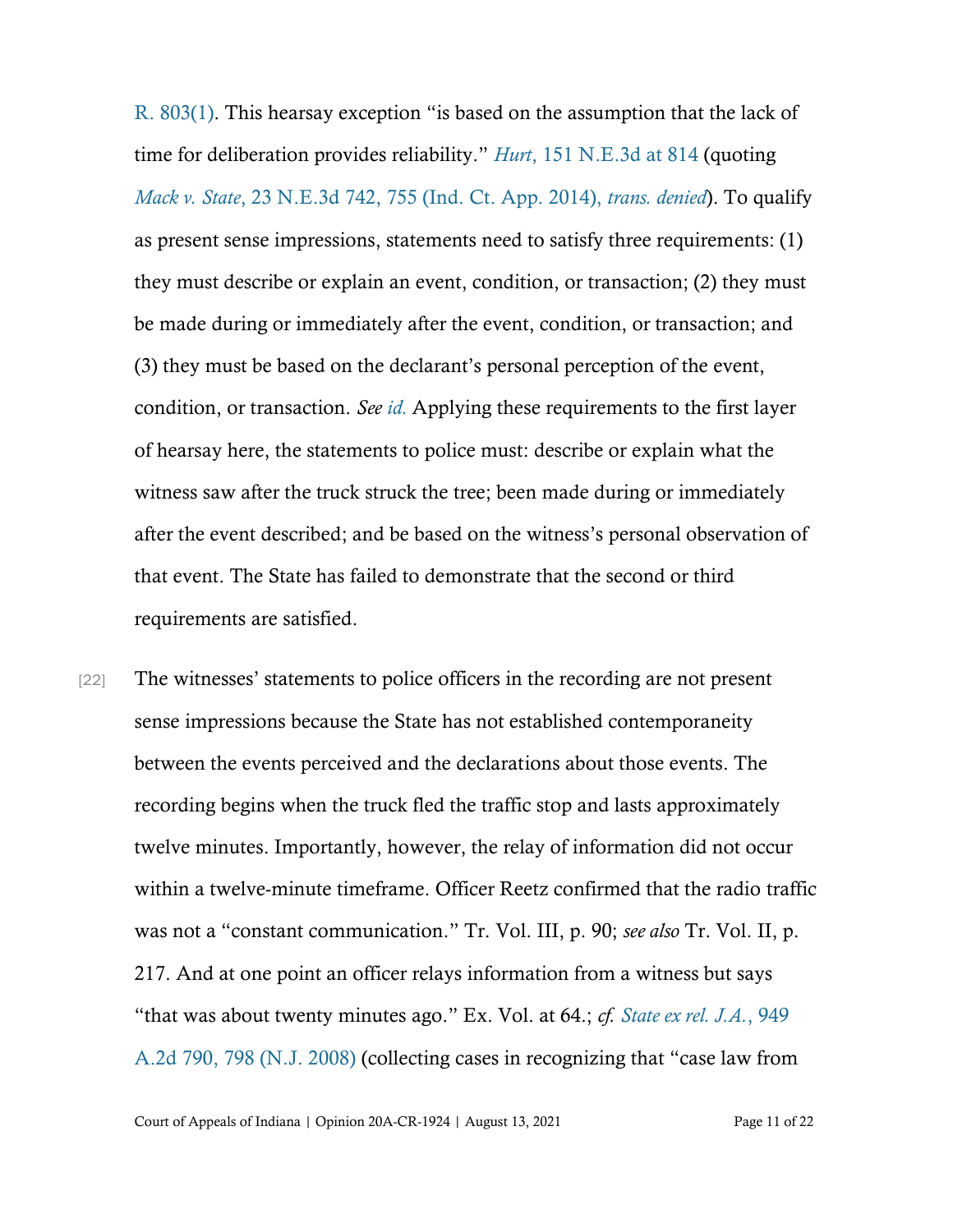other jurisdictions suggests that a delay measured in minutes will take a statement outside of the present sense impression hearsay exception"). In short, we are unable to ascertain when the witnesses' statements were made and whether those declarations were made in temporal proximity to the events described. The State therefore has not established that the information was relayed "while or immediately after the declarant perceived" the event.

- [23] The recording also reveals that enough time elapsed for reflective thought. *See [United States v. Boyce](https://www.westlaw.com/Document/I2ce0f02d94b411e38914df21cb42a557/View/FullText.html?transitionType=Default&contextData=(sc.Default)&VR=3.0&RS=da3.0&fragmentIdentifier=co_pp_sp_506_797)*, 742 F.3d 792, 797–[98 \(7th Cir. 2014\)](https://www.westlaw.com/Document/I2ce0f02d94b411e38914df21cb42a557/View/FullText.html?transitionType=Default&contextData=(sc.Default)&VR=3.0&RS=da3.0&fragmentIdentifier=co_pp_sp_506_797) (recognizing that a "statement must also be made without calculated narration to qualify under the present sense impression exception"). For example, early in the recording an officer relays information from a witness that one of the men fleeing the truck was "a white male." Ex. Vol. at 61. But that officer later says, "They're all saying black male now. The first person told me it was a white male, but not sure." *Id.* at 63.
- Court of Appeals of Indiana | Opinion 20A-CR-1924 | August 13, 2021 Page 12 of 22 [24] Aside from the issue of when the statements were made in relation to the events described, it is also not apparent whether the anonymous witnesses personally observed those events. *See Davis v. Garrett*[, 887 N.E.2d 942, 947 \(Ind. Ct. App.](https://www.westlaw.com/Document/I3e9f2aa018a211dd8dba9deb08599717/View/FullText.html?transitionType=Default&contextData=(sc.Default)&VR=3.0&RS=da3.0&fragmentIdentifier=co_pp_sp_578_947)  [2008\)](https://www.westlaw.com/Document/I3e9f2aa018a211dd8dba9deb08599717/View/FullText.html?transitionType=Default&contextData=(sc.Default)&VR=3.0&RS=da3.0&fragmentIdentifier=co_pp_sp_578_947) (observing that "assertions regarding events not contemporaneously perceived do not satisfy the exception"), *trans. denied*. As an example, in a statement relied on by the State to implicate Stott, an officer transmits, "Witness says a black male, jean jacket, black jeans ran Northbound on the (Inaudible)." Ex. Vol. at 61. Yet not only do we not know when this information was relayed, it is unclear whether the witness personally saw the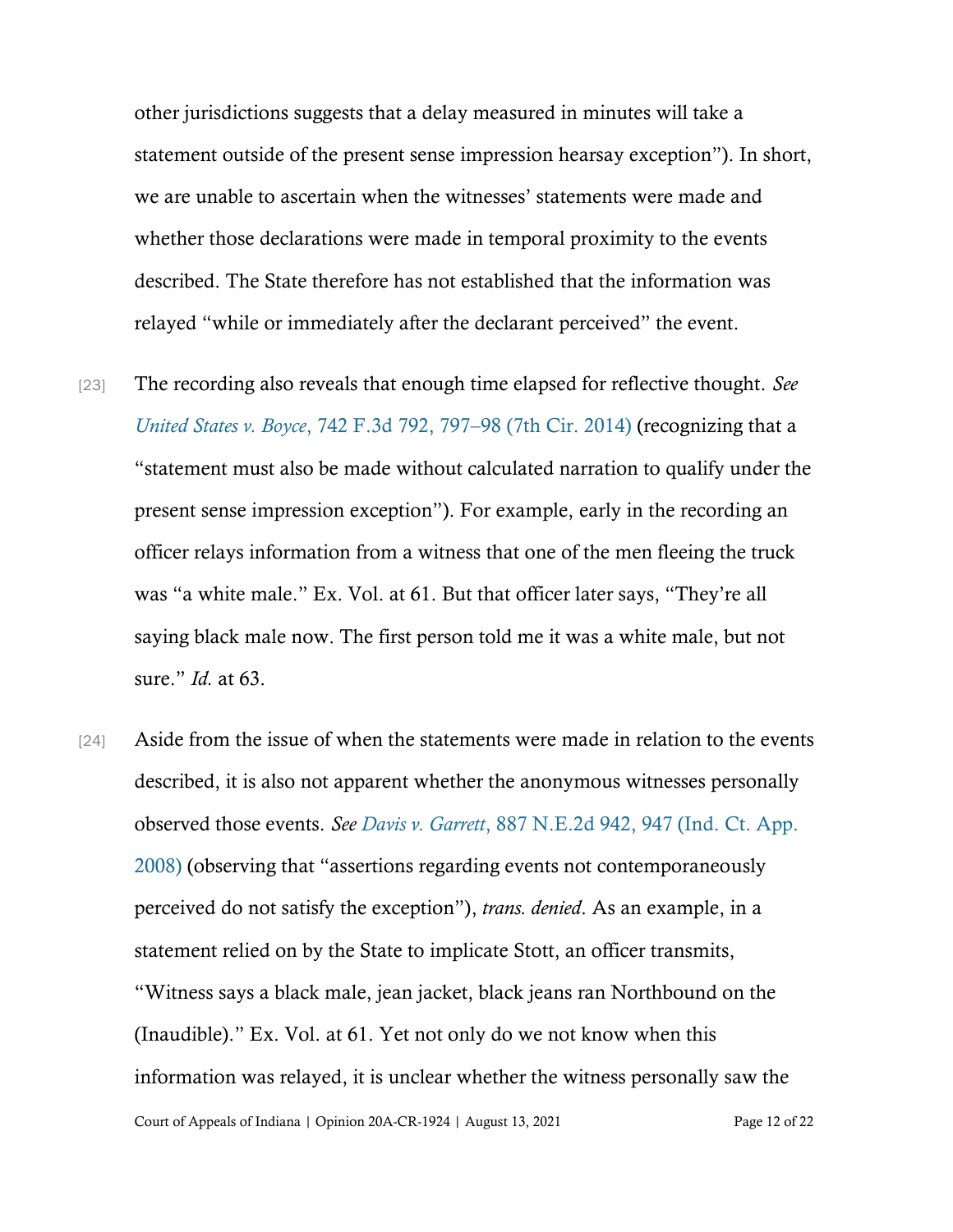man flee, whether the witness received that information from another source, or whether the witness was making a conjecture. Simply put, the anonymous witnesses' statements alone do not establish firsthand knowledge.

[25] In short, the State has not established that the first layer of hearsay in the policeradio recording meets the requirements for the present sense impression exception to the rule against hearsay.<sup>6</sup> It is unclear whether the witnesses made the statements to police during or immediately after the events described or whether the witnesses personally perceived those events. And at least one anonymous declarant had time to deliberate. These circumstances distinguish the police-radio evidence here from the properly admitted hearsay evidence in the cases relied on by the State. *Cf. Amos v. State*[, 896 N.E.2d 1163, 1169 \(Ind.](https://www.westlaw.com/Document/Ib399f07bbada11ddb5cbad29a280d47c/View/FullText.html?transitionType=Default&contextData=(sc.Default)&VR=3.0&RS=da3.0&fragmentIdentifier=co_pp_sp_578_1169)  [Ct. App. 2008\)](https://www.westlaw.com/Document/Ib399f07bbada11ddb5cbad29a280d47c/View/FullText.html?transitionType=Default&contextData=(sc.Default)&VR=3.0&RS=da3.0&fragmentIdentifier=co_pp_sp_578_1169) (declarant perceived the event and there was "proximity in time" between the event and its description), *trans. denied*; *[Palacios v. State](https://www.westlaw.com/Document/Id271bdae0b2111df9988d233d23fe599/View/FullText.html?transitionType=Default&contextData=(sc.Default)&VR=3.0&RS=da3.0&fragmentIdentifier=co_pp_sp_578_1032)*[, 926](https://www.westlaw.com/Document/Id271bdae0b2111df9988d233d23fe599/View/FullText.html?transitionType=Default&contextData=(sc.Default)&VR=3.0&RS=da3.0&fragmentIdentifier=co_pp_sp_578_1032)  [N.E.2d 1026, 1032 \(Ind. Ct. App. 2010\)](https://www.westlaw.com/Document/Id271bdae0b2111df9988d233d23fe599/View/FullText.html?transitionType=Default&contextData=(sc.Default)&VR=3.0&RS=da3.0&fragmentIdentifier=co_pp_sp_578_1032) (contemporaneity and "little possibility" of inaccuracy); *Truax v. State*[, 856 N.E.2d 116, 125 \(Ind. Ct. App.](https://www.westlaw.com/Document/I64eac8946cf411dbb38df5bc58c34d92/View/FullText.html?transitionType=Default&contextData=(sc.Default)&VR=3.0&RS=da3.0&fragmentIdentifier=co_pp_sp_578_125)  [2006\)](https://www.westlaw.com/Document/I64eac8946cf411dbb38df5bc58c34d92/View/FullText.html?transitionType=Default&contextData=(sc.Default)&VR=3.0&RS=da3.0&fragmentIdentifier=co_pp_sp_578_125) (same). We therefore conclude that the audio recording of police-radio traffic from when the truck fled the traffic stop is not admissible under the present sense impression exception. And because the State has not established

<sup>6</sup> We thus need not examine the second layer of hearsay—the officers reiterating what the anonymous declarants said. At the same time, we acknowledge Stott's assertion that "a conversation is not an event" for present sense impression purposes. Reply Br. at 6. But we direct him to *[Amos v. State](https://www.westlaw.com/Document/Ib399f07bbada11ddb5cbad29a280d47c/View/FullText.html?transitionType=Default&contextData=(sc.Default)&VR=3.0&RS=da3.0&fragmentIdentifier=co_pp_sp_578_1168)* where a panel of this court found "that the event being described or explained was a cell phone conversation" between two people. [896 N.E.2d 1163, 1168 \(Ind. Ct. App. 2008\),](https://www.westlaw.com/Document/Ib399f07bbada11ddb5cbad29a280d47c/View/FullText.html?transitionType=Default&contextData=(sc.Default)&VR=3.0&RS=cblt1.0) *[trans. denied.](https://www.westlaw.com/Document/Ib399f07bbada11ddb5cbad29a280d47c/View/FullText.html?transitionType=Default&contextData=(sc.Default)&VR=3.0&RS=cblt1.0)*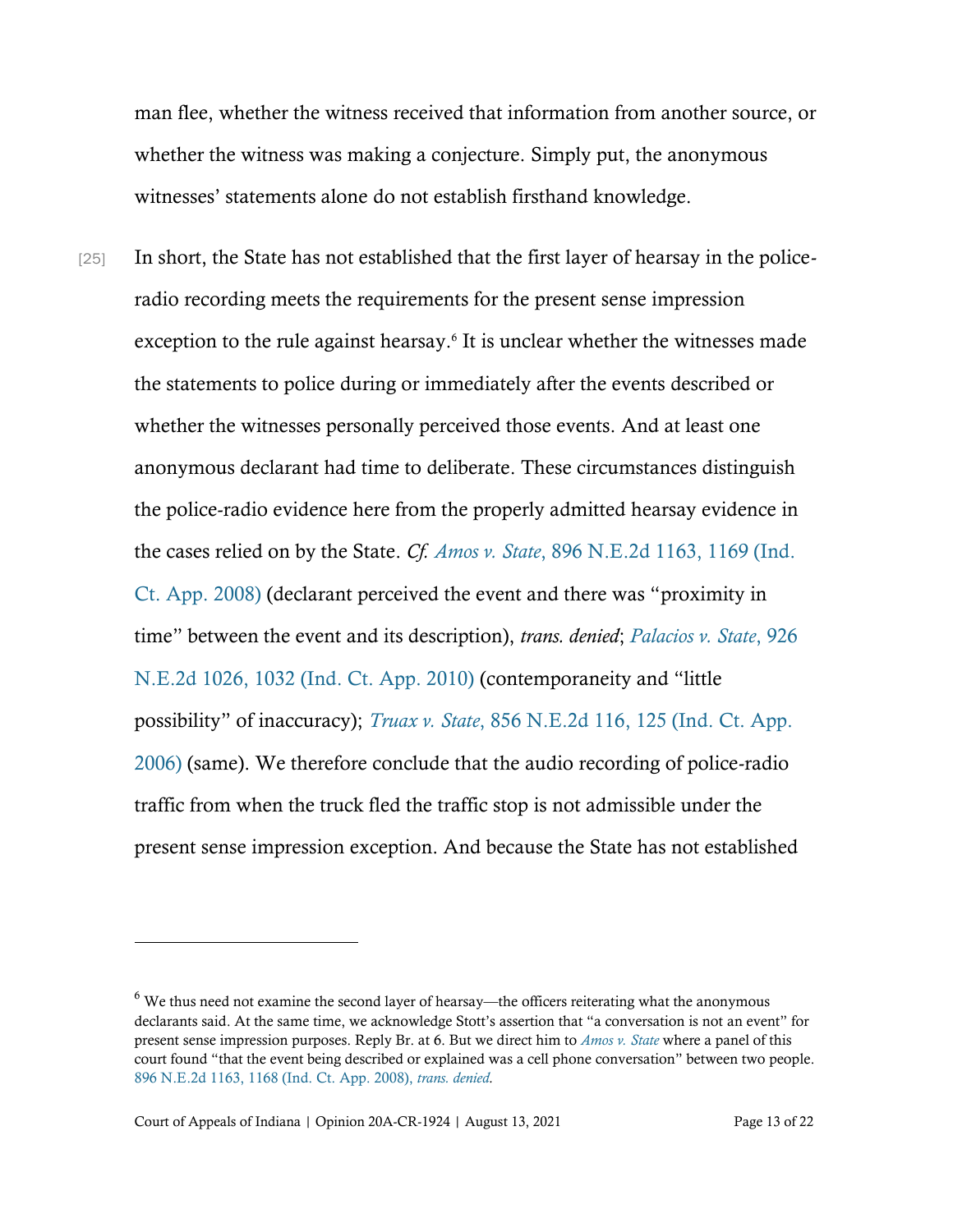that the recording is admissible under a different hearsay exception, $\imath$  the trial court erred when it admitted the recording into evidence. We now turn to Stott's other evidentiary challenge.

### *II. The trial court erred when it admitted into evidence cell-phone photographs of a restaurant's surveillance footage.*

[26] As noted above, the only direct evidence identifying Stott as the all-denimwearing driver of the Dodge Ram was testimony in direct reference to Officer Augustinovicz's cell-phone photographs of McDonald's security-camera footage from the day of the incident. Both before and at trial, the court overruled Stott's objections to admission of the photographs, finding the evidence admissible under the silent-witness theory, which we discuss below. Stott maintains the court's decision was an abuse of discretion, arguing "the State failed to present sufficient evidence to authenticate" the photos. Appellant's Br. at 38. The State's response is twofold. It first asserts that the photographs do "not fall under the silent witness theory." Appellee's Br. at 26. But the State then contends that "[e]ven if this evidence was governed by the silent witness theory," there was sufficient authentication. *Id.* at 27. We begin by addressing whether this is a "silent-witness" case and then determine whether the trial court erred in admitting the photographs.

 $<sup>7</sup>$  Though the State on appeal only argues that the exhibits were admissible under the present sense</sup> impression exception, we agree with Stott—for the reasons provided in his briefs—that the recording neither falls under the exception for excited utterances, nor is it admissible as course-of-investigation evidence. *See* Appellant's Br. at 28–29; Reply Br. at 11.

Court of Appeals of Indiana | Opinion 20A-CR-1924 | August 13, 2021 Page 14 of 22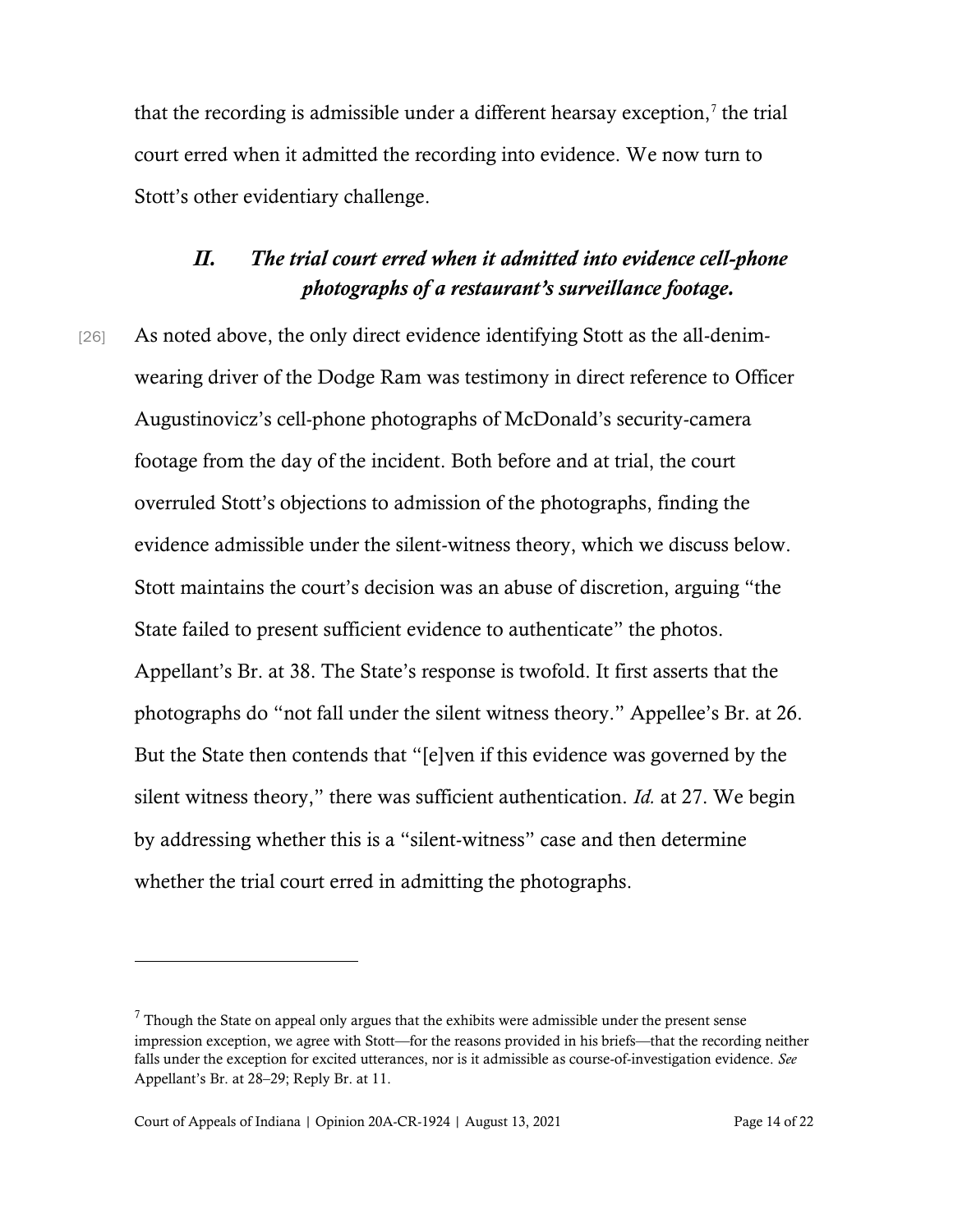A. The silent-witness theory governs the photographs' admissibility.

- [27] The foundation necessary for admitting a photograph at trial depends on how it will be used. *[Knapp v. State](https://www.westlaw.com/Document/Id39587a5f2c811e390d4edf60ce7d742/View/FullText.html?transitionType=Default&contextData=(sc.Default)&VR=3.0&RS=da3.0&fragmentIdentifier=co_pp_sp_7902_1282)*[, 9 N.E.3d 1274, 1282 \(Ind. 2014\).](https://www.westlaw.com/Document/Id39587a5f2c811e390d4edf60ce7d742/View/FullText.html?transitionType=Default&contextData=(sc.Default)&VR=3.0&RS=da3.0&fragmentIdentifier=co_pp_sp_7902_1282) When photographs are introduced as demonstrative aids to assist in the presentation and interpretation of evidence, the only requirement is testimony that the photographs accurately depict the scene or occurrence as it appeared at the time in question. *[Id](https://www.westlaw.com/Document/Id39587a5f2c811e390d4edf60ce7d742/View/FullText.html?transitionType=Default&contextData=(sc.Default)&VR=3.0&RS=da3.0)*[.](https://www.westlaw.com/Document/Id39587a5f2c811e390d4edf60ce7d742/View/FullText.html?transitionType=Default&contextData=(sc.Default)&VR=3.0&RS=da3.0) But when photographs are admitted for substantive purposes as "silent witnesses" to the activity being depicted, the foundational requirements are "vastly different." *[Id.](https://www.westlaw.com/Document/Id39587a5f2c811e390d4edf60ce7d742/View/FullText.html?transitionType=Default&contextData=(sc.Default)&VR=3.0&RS=da3.0)* Under the silent-witness theory of admission, there must be "a strong showing of authenticity and competency, including proof that the evidence was not altered." *McCallister v. State*[, 91 N.E.3d 554, 561](https://www.westlaw.com/Document/I2d301c5012ad11e8b0f5f1ddd5677a94/View/FullText.html?transitionType=Default&contextData=(sc.Default)&VR=3.0&RS=da3.0&fragmentIdentifier=co_pp_sp_7902_561)–[62 \(Ind.](https://www.westlaw.com/Document/I2d301c5012ad11e8b0f5f1ddd5677a94/View/FullText.html?transitionType=Default&contextData=(sc.Default)&VR=3.0&RS=da3.0&fragmentIdentifier=co_pp_sp_7902_561)  [2018\).](https://www.westlaw.com/Document/I2d301c5012ad11e8b0f5f1ddd5677a94/View/FullText.html?transitionType=Default&contextData=(sc.Default)&VR=3.0&RS=da3.0&fragmentIdentifier=co_pp_sp_7902_561)
- [28] The State maintains that it did not need "to satisfy the 'silent witness' authentication requirements" for Officer Augustinovicz's cell-phone photographs of the McDonald's surveillance footage, noting that neither the actual video recording nor images extracted from that recording were admitted into evidence. Appellee's Br. at 25–26. So, because the officer "personally watched the video and he personally took the photographs," the State argues that "this was not a 'silent witness' case." *Id.* at 26–27.
- Court of Appeals of Indiana | Opinion 20A-CR-1924 | August 13, 2021 Page 15 of 22 [29] Though we acknowledge the logic in the State's argument, accepting its position would require us to ignore the reality of what Officer Augustinovicz's photographs intend to portray: people inside a McDonald's restaurant at a specific time on a specific day. And the State used those photographs as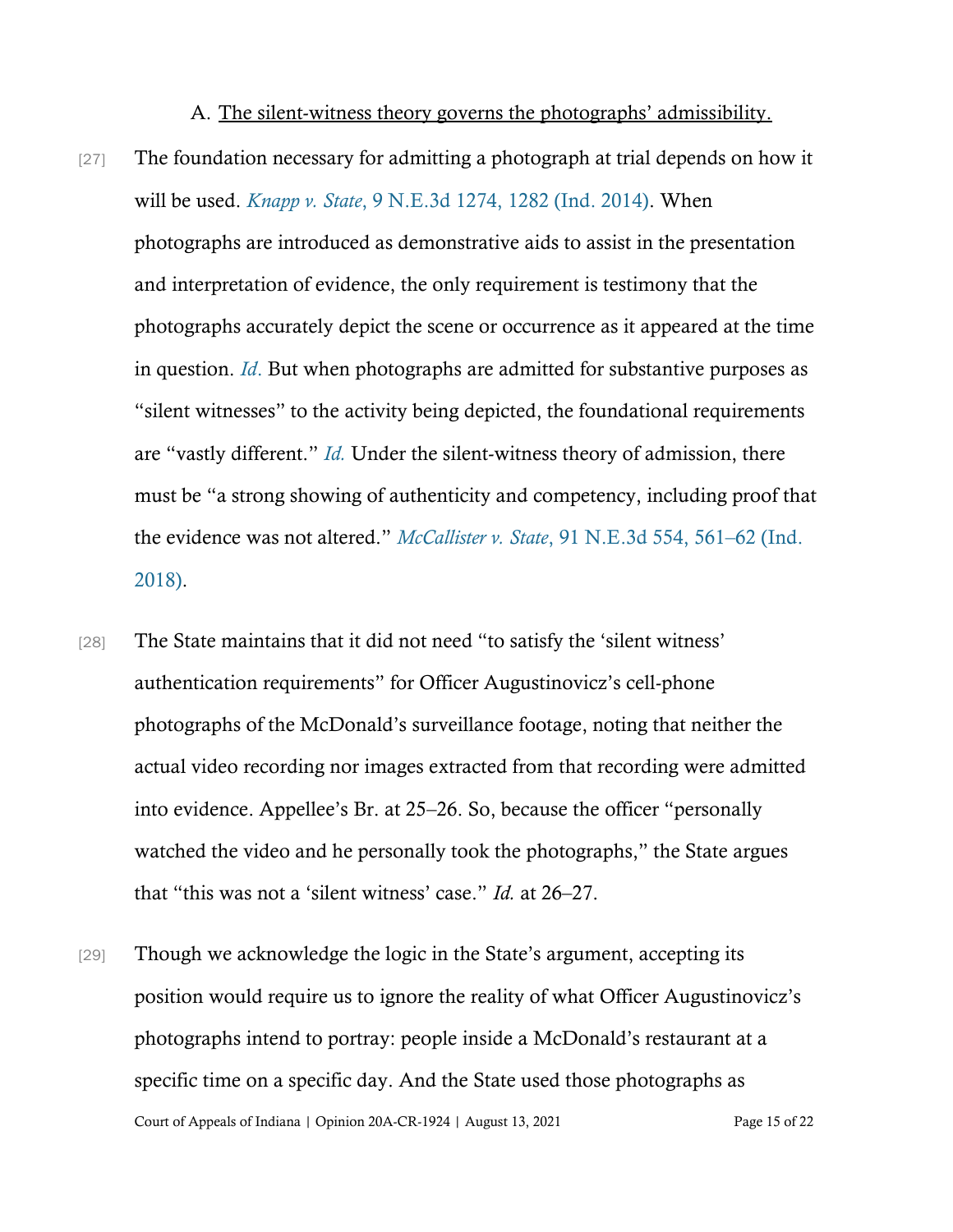substantive evidence to identify Stott as the man wearing an all-denim outfit on the day of the incident. *See* Supp. Tr. p. 35, Vol. III, pp. 19, 198, 201–02, 242– 43. What matters for foundational purposes is that no testifying witness was inside the McDonald's to observe the scene the photographs depict. The same is true of the actual surveillance footage; it captured a scene that no testifying witness was there to observe. Therefore, in this context, we see no practical difference between photographs of the footage and still-images extracted from the footage—both depict a scene that was not observed by any testifying witnesses. We refuse to elevate form over substance and in turn conclude that the silent-witness theory provides an adequate framework for evaluating the photographs' admissibility.<sup>8</sup>

[30] In reaching this conclusion, we find *Wise v. State*, 26 N.E.3d 137 (Ind. Ct. App.) [2015\),](https://www.westlaw.com/Document/Ia3751d48b5d511e490d4edf60ce7d742/View/FullText.html?transitionType=Default&contextData=(sc.Default)&VR=3.0&RS=da3.0) *trans. denied*, instructive. There, a wife used a handheld video camera to record playback of videos on her husband's cellphone. *[Id.](https://www.westlaw.com/Document/Ia3751d48b5d511e490d4edf60ce7d742/View/FullText.html?transitionType=Default&contextData=(sc.Default)&VR=3.0&RS=da3.0&fragmentIdentifier=co_pp_sp_7902_142)* [at 142.](https://www.westlaw.com/Document/Ia3751d48b5d511e490d4edf60ce7d742/View/FullText.html?transitionType=Default&contextData=(sc.Default)&VR=3.0&RS=da3.0&fragmentIdentifier=co_pp_sp_7902_142) In addressing the admissibility of the wife's recordings, a panel of this court acknowledged that the silent-witness theory was "not an especially neat fit" because the facts did "not present the kind of automated, unwitnessed video" contemplated by other Indiana decisions applying the theory. *[Id.](https://www.westlaw.com/Document/Ia3751d48b5d511e490d4edf60ce7d742/View/FullText.html?transitionType=Default&contextData=(sc.Default)&VR=3.0&RS=da3.0)* Yet the court observed that the

<sup>8</sup> We disagree with the State's assertion that "this case is controlled by *Pritchard v. State*[, 810 N.E.2d 758, 760](https://www.westlaw.com/Document/I63675cc2d45411d98ac8f235252e36df/View/FullText.html?transitionType=Default&contextData=(sc.Default)&VR=3.0&RS=da3.0&fragmentIdentifier=co_pp_sp_578_760)[–](https://www.westlaw.com/Document/I63675cc2d45411d98ac8f235252e36df/View/FullText.html?transitionType=Default&contextData=(sc.Default)&VR=3.0&RS=da3.0&fragmentIdentifier=co_pp_sp_578_760) [61 \(Ind. Ct. App. 2004\).](https://www.westlaw.com/Document/I63675cc2d45411d98ac8f235252e36df/View/FullText.html?transitionType=Default&contextData=(sc.Default)&VR=3.0&RS=da3.0&fragmentIdentifier=co_pp_sp_578_760)" Appellee's Br. at 27. In that case, a panel of this court found the silent-witness theory inapplicable because "the video recording . . . was never admitted" and two witnesses who saw the video could "testify to things that are within their personal knowledge, such as what the video recording showed." *[Pritchard](https://www.westlaw.com/Document/I63675cc2d45411d98ac8f235252e36df/View/FullText.html?transitionType=Default&contextData=(sc.Default)&VR=3.0&RS=cblt1.0)*[, 810 N.E.2d at 760 n.3.](https://www.westlaw.com/Document/I63675cc2d45411d98ac8f235252e36df/View/FullText.html?transitionType=Default&contextData=(sc.Default)&VR=3.0&RS=cblt1.0) But here, unlike in *[Pritchard](https://www.westlaw.com/Document/I63675cc2d45411d98ac8f235252e36df/View/FullText.html?transitionType=Default&contextData=(sc.Default)&VR=3.0&RS=da3.0)*, the photographs of the footage were admitted into evidence. And, importantly, the two officers identified Stott as the man wearing all-denim only while also viewing those images. *See* Tr. Vol. III, pp. 19, 201–02.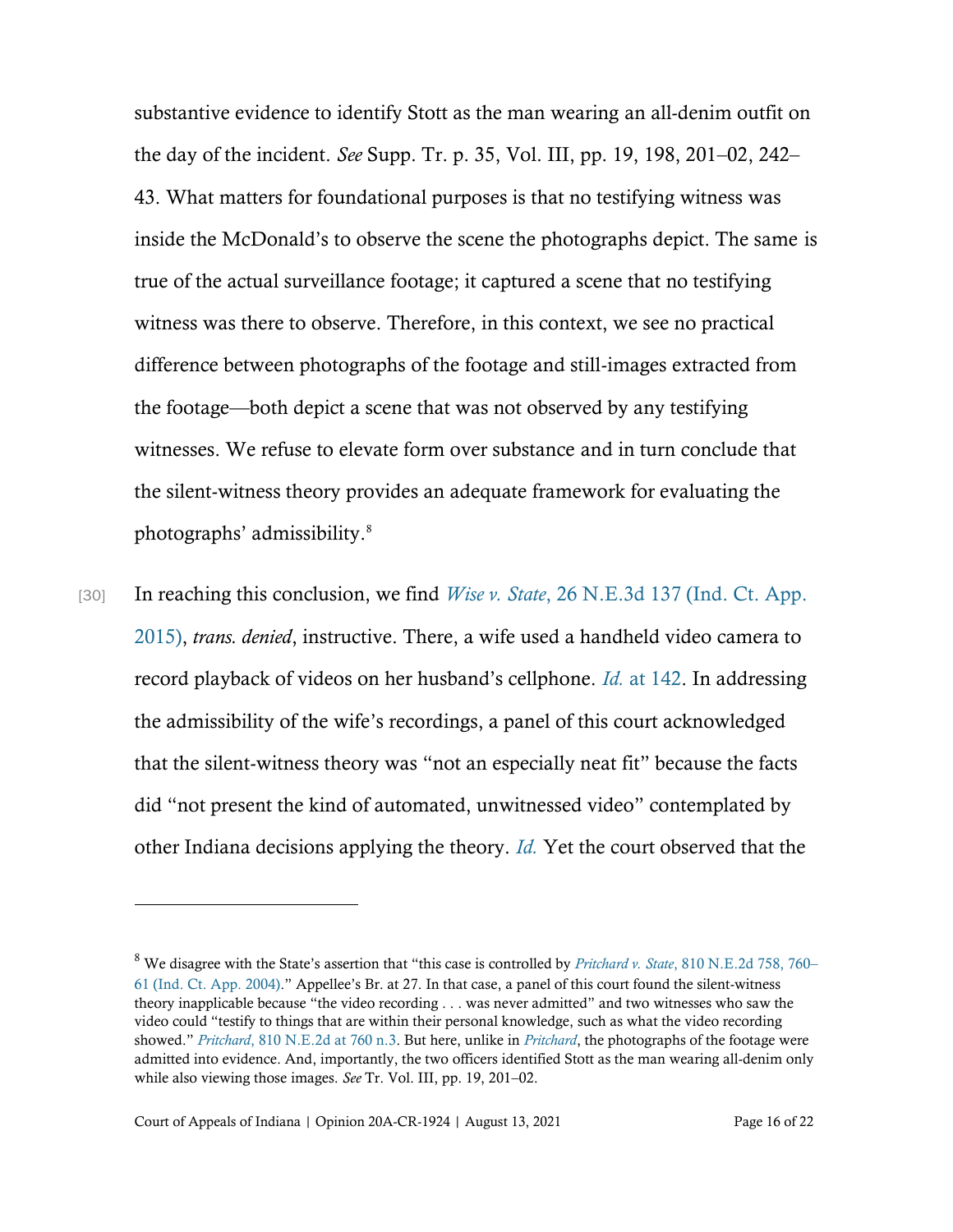foundational "aspects of the theory are largely on all-fours with the nature of the" wife's recordings. *[Id.](https://www.westlaw.com/Document/Ia3751d48b5d511e490d4edf60ce7d742/View/FullText.html?transitionType=Default&contextData=(sc.Default)&VR=3.0&RS=da3.0)* Accordingly, the panel evaluated the admissibility of the wife's recordings under the silent-witness theory. *[Id.](https://www.westlaw.com/Document/Ia3751d48b5d511e490d4edf60ce7d742/View/FullText.html?transitionType=Default&contextData=(sc.Default)&VR=3.0&RS=da3.0)* We conclude that the *[Wise](https://www.westlaw.com/Document/Ia3751d48b5d511e490d4edf60ce7d742/View/FullText.html?transitionType=Default&contextData=(sc.Default)&VR=3.0&RS=cblt1.0)* panel's reasoning likewise applies to the photographs of the surveillance footage here. As a result, those photographs—used for substantive purposes to identify Stott—were properly admitted only if the State satisfied the requirements of the silent-witness theory.

#### a. The State did not satisfy the silent-witness theory's requirements.

- [31] For the photographs to be admissible under the silent-witness theory, there must be adequate proof of the reliability of the process that produced what the photographs intend to depict, including proof that the evidence was not altered. *See McCallister*[, 91 N.E.3d at 561](https://www.westlaw.com/Document/I2d301c5012ad11e8b0f5f1ddd5677a94/View/FullText.html?transitionType=Default&contextData=(sc.Default)&VR=3.0&RS=da3.0&fragmentIdentifier=co_pp_sp_7902_561)–[62;](https://www.westlaw.com/Document/I2d301c5012ad11e8b0f5f1ddd5677a94/View/FullText.html?transitionType=Default&contextData=(sc.Default)&VR=3.0&RS=da3.0&fragmentIdentifier=co_pp_sp_7902_561) *McFall v. State*[, 71 N.E.3d 383, 388 \(Ind.](https://www.westlaw.com/Document/I06c4a6e0f98011e6b28da5a53aeba485/View/FullText.html?transitionType=Default&contextData=(sc.Default)&VR=3.0&RS=da3.0&fragmentIdentifier=co_pp_sp_7902_388)  [Ct. App. 2017\).](https://www.westlaw.com/Document/I06c4a6e0f98011e6b28da5a53aeba485/View/FullText.html?transitionType=Default&contextData=(sc.Default)&VR=3.0&RS=da3.0&fragmentIdentifier=co_pp_sp_7902_388) While we acknowledge that the circumstances in this case are unique, a survey of Indiana caselaw applying the silent-witness theory demonstrates that the State failed to meet the theory's requirements here.
- [32] The cases addressing surveillance footage or images derived from that footage under the silent-witness theory establish that the evidence may be admissible when there is testimony from someone with knowledge on the security system that produced the video or image, on the integrity of the system's process, and on whether video or image was altered. For example, in *[McCallister v. State](https://www.westlaw.com/Document/I2d301c5012ad11e8b0f5f1ddd5677a94/View/FullText.html?transitionType=Default&contextData=(sc.Default)&VR=3.0&RS=da3.0)*, our supreme court found that testimony from a hotel manager authenticated "a DVD purporting to show surveillance video" of a hotel lobby by describing how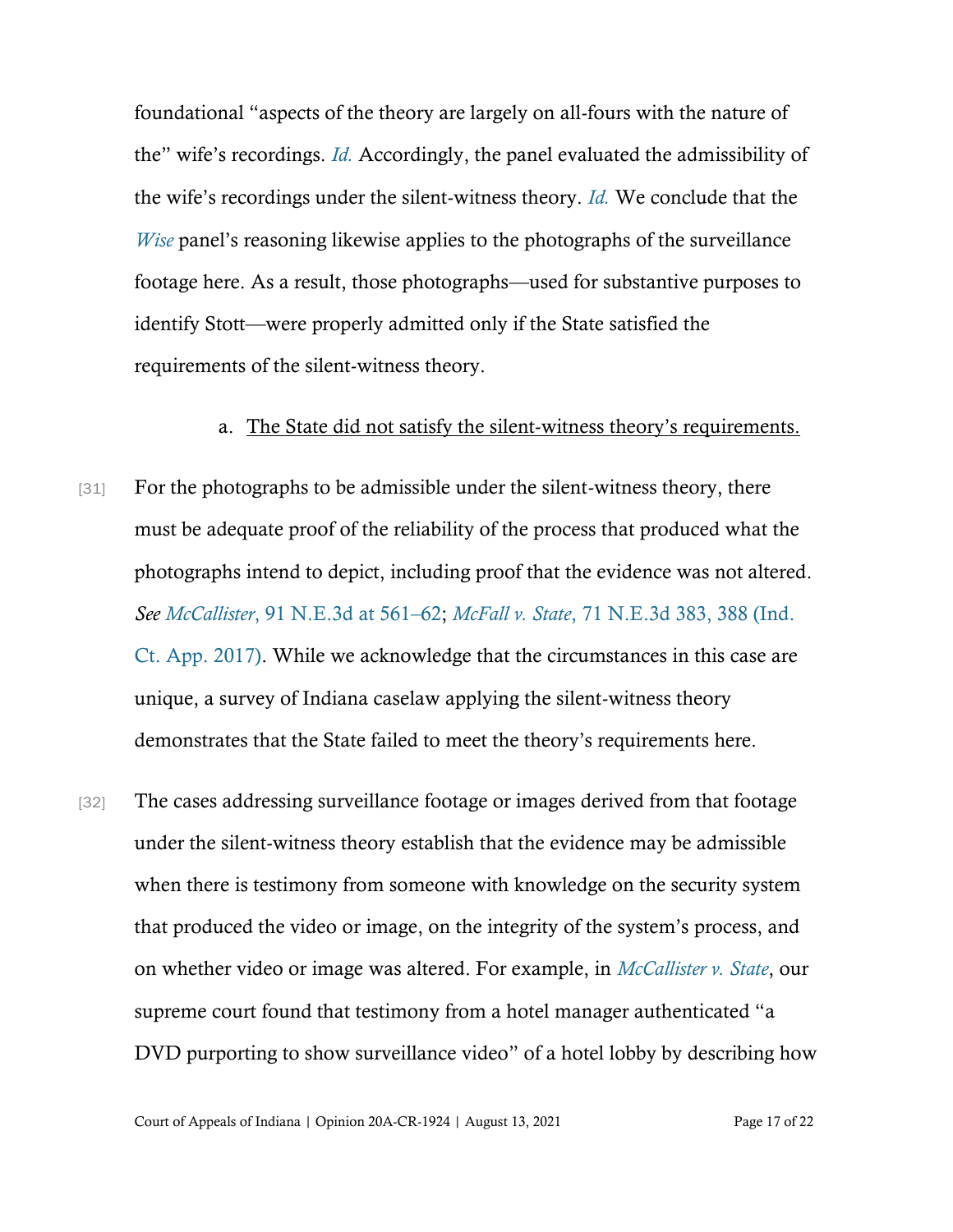the security system operated, by verifying the accuracy of the time-and-date stamp on the footage, and by indicating that the video showed what it purported to show. [91 N.E.3d at 561](https://www.westlaw.com/Document/I2d301c5012ad11e8b0f5f1ddd5677a94/View/FullText.html?transitionType=Default&contextData=(sc.Default)&VR=3.0&RS=da3.0&fragmentIdentifier=co_pp_sp_7902_561)–62. Similarly, in *[Flowers v. State](https://www.westlaw.com/Document/I59888c00fdcf11ea90aaf658db4bc3dc/View/FullText.html?transitionType=Default&contextData=(sc.Default)&VR=3.0&RS=da3.0)*, the security director for a company that owned an apartment complex authenticated surveillance footage from the complex as well as several images derived from that footage "in several important respects." [154 N.E.3d 854, 869](https://www.westlaw.com/Document/I59888c00fdcf11ea90aaf658db4bc3dc/View/FullText.html?transitionType=Default&contextData=(sc.Default)&VR=3.0&RS=da3.0&fragmentIdentifier=co_pp_sp_7902_869)– [70 \(Ind. Ct. App. 2020\)](https://www.westlaw.com/Document/I59888c00fdcf11ea90aaf658db4bc3dc/View/FullText.html?transitionType=Default&contextData=(sc.Default)&VR=3.0&RS=da3.0&fragmentIdentifier=co_pp_sp_7902_869). The director's testimony established that he was intimately familiar with the type of system in place, including how it worked, where the cameras were placed, and how the cameras operated. *Id.* [at 869](https://www.westlaw.com/Document/I59888c00fdcf11ea90aaf658db4bc3dc/View/FullText.html?transitionType=Default&contextData=(sc.Default)&VR=3.0&RS=da3.0&fragmentIdentifier=co_pp_sp_7902_869)–[70.](https://www.westlaw.com/Document/I59888c00fdcf11ea90aaf658db4bc3dc/View/FullText.html?transitionType=Default&contextData=(sc.Default)&VR=3.0&RS=da3.0&fragmentIdentifier=co_pp_sp_7902_869) He also accessed the footage multiple times and signed and dated the DVD to which the video had been saved. *[Id.](https://www.westlaw.com/Document/I59888c00fdcf11ea90aaf658db4bc3dc/View/FullText.html?transitionType=Default&contextData=(sc.Default)&VR=3.0&RS=da3.0&fragmentIdentifier=co_pp_sp_7902_870)* [at 870.](https://www.westlaw.com/Document/I59888c00fdcf11ea90aaf658db4bc3dc/View/FullText.html?transitionType=Default&contextData=(sc.Default)&VR=3.0&RS=da3.0&fragmentIdentifier=co_pp_sp_7902_870) Likewise, in *[Rogers v. State](https://www.westlaw.com/Document/Ice1c2c2014c111deb7e683ba170699a5/View/FullText.html?transitionType=Default&contextData=(sc.Default)&VR=3.0&RS=da3.0)*, a CVS supervisor authenticated surveillance footage and images derived from that footage through extensive testimony "regarding CVS's security system and the procedure he used to view, copy, and edit the footage." [902 N.E.2d 871, 877](https://www.westlaw.com/Document/Ice1c2c2014c111deb7e683ba170699a5/View/FullText.html?transitionType=Default&contextData=(sc.Default)&VR=3.0&RS=da3.0&fragmentIdentifier=co_pp_sp_578_877)  [\(Ind. Ct. App. 2009\).](https://www.westlaw.com/Document/Ice1c2c2014c111deb7e683ba170699a5/View/FullText.html?transitionType=Default&contextData=(sc.Default)&VR=3.0&RS=da3.0&fragmentIdentifier=co_pp_sp_578_877)

[33] Unlike the circumstances in *[McCallister](https://www.westlaw.com/Document/I2d301c5012ad11e8b0f5f1ddd5677a94/View/FullText.html?transitionType=Default&contextData=(sc.Default)&VR=3.0&RS=da3.0)*, *[Flowers](https://www.westlaw.com/Document/I59888c00fdcf11ea90aaf658db4bc3dc/View/FullText.html?transitionType=Default&contextData=(sc.Default)&VR=3.0&RS=cblt1.0)*, or *[Rogers](https://www.westlaw.com/Document/Ice1c2c2014c111deb7e683ba170699a5/View/FullText.html?transitionType=Default&contextData=(sc.Default)&VR=3.0&RS=cblt1.0)*, the State here did not produce any evidence about the McDonald's security system or how it operated.<sup>9</sup> Officer Augustinovicz, the sponsoring witness, had no knowledge of

<sup>&</sup>lt;sup>9</sup> Other silent-witness theory cases from both this court and our supreme court require similar evidence from someone with knowledge. *See, e.g.*, *[McHenry v. State](https://www.westlaw.com/Document/Ieddec446d44d11d9a489ee624f1f6e1a/View/FullText.html?transitionType=Default&contextData=(sc.Default)&VR=3.0&RS=da3.0&fragmentIdentifier=co_pp_sp_578_128)*[, 820 N.E.2d 124, 128 \(Ind. 2005\);](https://www.westlaw.com/Document/Ieddec446d44d11d9a489ee624f1f6e1a/View/FullText.html?transitionType=Default&contextData=(sc.Default)&VR=3.0&RS=da3.0&fragmentIdentifier=co_pp_sp_578_128) *[Kindred v. State](https://www.westlaw.com/Document/I923a0841d38811d9a489ee624f1f6e1a/View/FullText.html?transitionType=Default&contextData=(sc.Default)&VR=3.0&RS=da3.0&fragmentIdentifier=co_pp_sp_578_298)*, [524](https://www.westlaw.com/Document/I923a0841d38811d9a489ee624f1f6e1a/View/FullText.html?transitionType=Default&contextData=(sc.Default)&VR=3.0&RS=da3.0&fragmentIdentifier=co_pp_sp_578_298)  [N.E.2d 279, 298](https://www.westlaw.com/Document/I923a0841d38811d9a489ee624f1f6e1a/View/FullText.html?transitionType=Default&contextData=(sc.Default)&VR=3.0&RS=da3.0&fragmentIdentifier=co_pp_sp_578_298)–99 (Ind. 1988); *[Stark v. State](https://www.westlaw.com/Document/I8d462683d38b11d9bf60c1d57ebc853e/View/FullText.html?transitionType=Default&contextData=(sc.Default)&VR=3.0&RS=da3.0&fragmentIdentifier=co_pp_sp_578_45%2c+47)*[, 489 N.E.2d 43, 45, 47 \(Ind. 1986\);](https://www.westlaw.com/Document/I8d462683d38b11d9bf60c1d57ebc853e/View/FullText.html?transitionType=Default&contextData=(sc.Default)&VR=3.0&RS=da3.0&fragmentIdentifier=co_pp_sp_578_45%2c+47) *Smith v. State*[, 491 N.E.2d](https://www.westlaw.com/Document/I53af3512d38611d983e7e9deff98dc6f/View/FullText.html?transitionType=Default&contextData=(sc.Default)&VR=3.0&RS=da3.0&fragmentIdentifier=co_pp_sp_578_196)  [193, 196 \(Ind. 1986\);](https://www.westlaw.com/Document/I53af3512d38611d983e7e9deff98dc6f/View/FullText.html?transitionType=Default&contextData=(sc.Default)&VR=3.0&RS=da3.0&fragmentIdentifier=co_pp_sp_578_196) *Groves v. State*[, 456 N.E.2d 720, 722](https://www.westlaw.com/Document/I68787505d34111d9bf60c1d57ebc853e/View/FullText.html?transitionType=Default&contextData=(sc.Default)&VR=3.0&RS=da3.0&fragmentIdentifier=co_pp_sp_578_722)–[23 \(Ind. 1983\);](https://www.westlaw.com/Document/I68787505d34111d9bf60c1d57ebc853e/View/FullText.html?transitionType=Default&contextData=(sc.Default)&VR=3.0&RS=da3.0&fragmentIdentifier=co_pp_sp_578_722) *Torres v. State*[, 442 N.E.2d 1021,](https://www.westlaw.com/Document/I5323053ad38711d98ac8f235252e36df/View/FullText.html?transitionType=Default&contextData=(sc.Default)&VR=3.0&RS=da3.0&fragmentIdentifier=co_pp_sp_578_1025)  [1025 \(Ind. 1982\);](https://www.westlaw.com/Document/I5323053ad38711d98ac8f235252e36df/View/FullText.html?transitionType=Default&contextData=(sc.Default)&VR=3.0&RS=da3.0&fragmentIdentifier=co_pp_sp_578_1025) *McFall*[, 71 N.E.3d at 388,](https://www.westlaw.com/Document/I06c4a6e0f98011e6b28da5a53aeba485/View/FullText.html?transitionType=Default&contextData=(sc.Default)&VR=3.0&RS=da3.0&fragmentIdentifier=co_pp_sp_7902_388) *Sheckles v. State*[, 24 N.E.3d 978, 987 \(Ind. Ct. App. 2015\),](https://www.westlaw.com/Document/I8224259798ca11e4b86bd602cb8781fa/View/FullText.html?transitionType=Default&contextData=(sc.Default)&VR=3.0&RS=da3.0&fragmentIdentifier=co_pp_sp_7902_987) *trans. denied*; *Mays v. State*[, 907 N.E.2d 128, 131](https://www.westlaw.com/Document/I854c46a84c4011deabded03f2b83b8a4/View/FullText.html?transitionType=Default&contextData=(sc.Default)&VR=3.0&RS=da3.0&fragmentIdentifier=co_pp_sp_578_131)–[32 \(Ind. Ct. App. 2009\),](https://www.westlaw.com/Document/I854c46a84c4011deabded03f2b83b8a4/View/FullText.html?transitionType=Default&contextData=(sc.Default)&VR=3.0&RS=da3.0&fragmentIdentifier=co_pp_sp_578_131) *trans. denied*.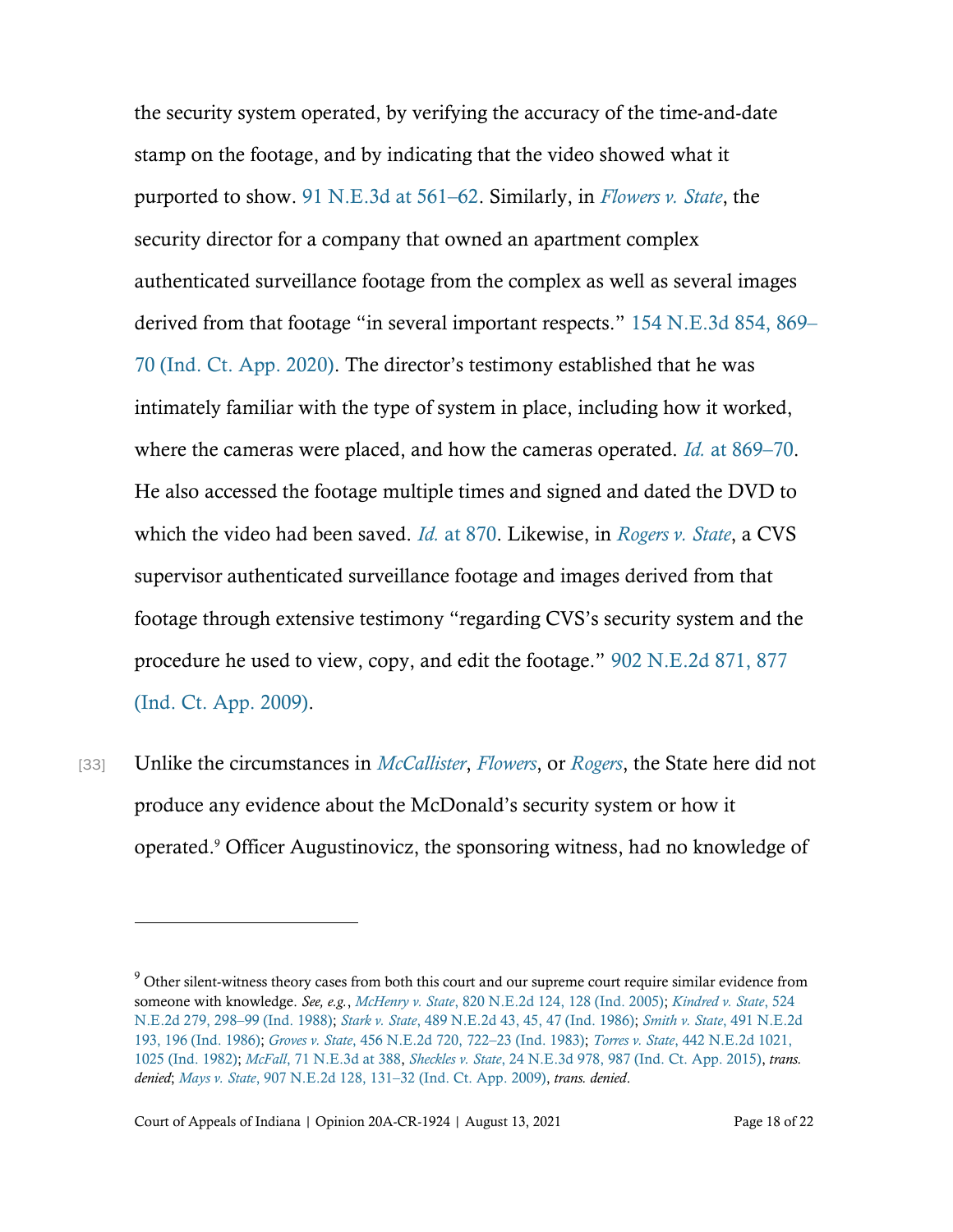McDonald's security system, exercised no control over the recording process, and could not attest to the accuracy of the footage. Tr. p. 212. Further, the State failed to produce any evidence that the surveillance footage had not been altered before it was reviewed by Officer Augustinovicz—the day after the incident.

- [34] It is no secret that it is increasingly easier in today's digital age to manipulate or distort images. *See, e.g.*, [2 McCormick on Evid. § 215 n.17 \(8th ed. 2020\)](https://www.westlaw.com/Document/Ib917bec9376411db9fd99a1105e1c76e/View/FullText.html?transitionType=Default&contextData=(sc.Default)&VR=3.0&RS=cblt1.0). Without suggesting any malfeasance in this case, we reiterate that it is the proponent's burden to establish the strong showing of authenticity and competency for the admissibility of photographs used as substantive evidence under the silent-witness theory. The State did not do so here. And thus, the trial court abused its discretion in admitting the cell-phone photographs of the surveillance-footage.
- [35] Having determined that the trial court erred in admitting both the recording of police-radio traffic and the surveillance-footage photographs, we now determine whether those errors were harmless.

#### *III. Admitting the improper evidence was not harmless error.*

[36] Errors in admitting evidence are harmless if the conviction is supported by independent evidence of guilt such that we are satisfied there is no substantial likelihood the erroneously admitted evidence contributed to the jury's verdict. *See, e.g., [Lafayette v. State](https://www.westlaw.com/Document/Iffefb8d8e4a911dea82ab9f4ee295c21/View/FullText.html?transitionType=Default&contextData=(sc.Default)&VR=3.0&RS=da3.0&fragmentIdentifier=co_pp_sp_578_666)*[, 917 N.E.2d 660, 666 \(Ind. 2009\).](https://www.westlaw.com/Document/Iffefb8d8e4a911dea82ab9f4ee295c21/View/FullText.html?transitionType=Default&contextData=(sc.Default)&VR=3.0&RS=da3.0&fragmentIdentifier=co_pp_sp_578_666) On the other hand, evidentiary errors may not be harmless if the record discloses that the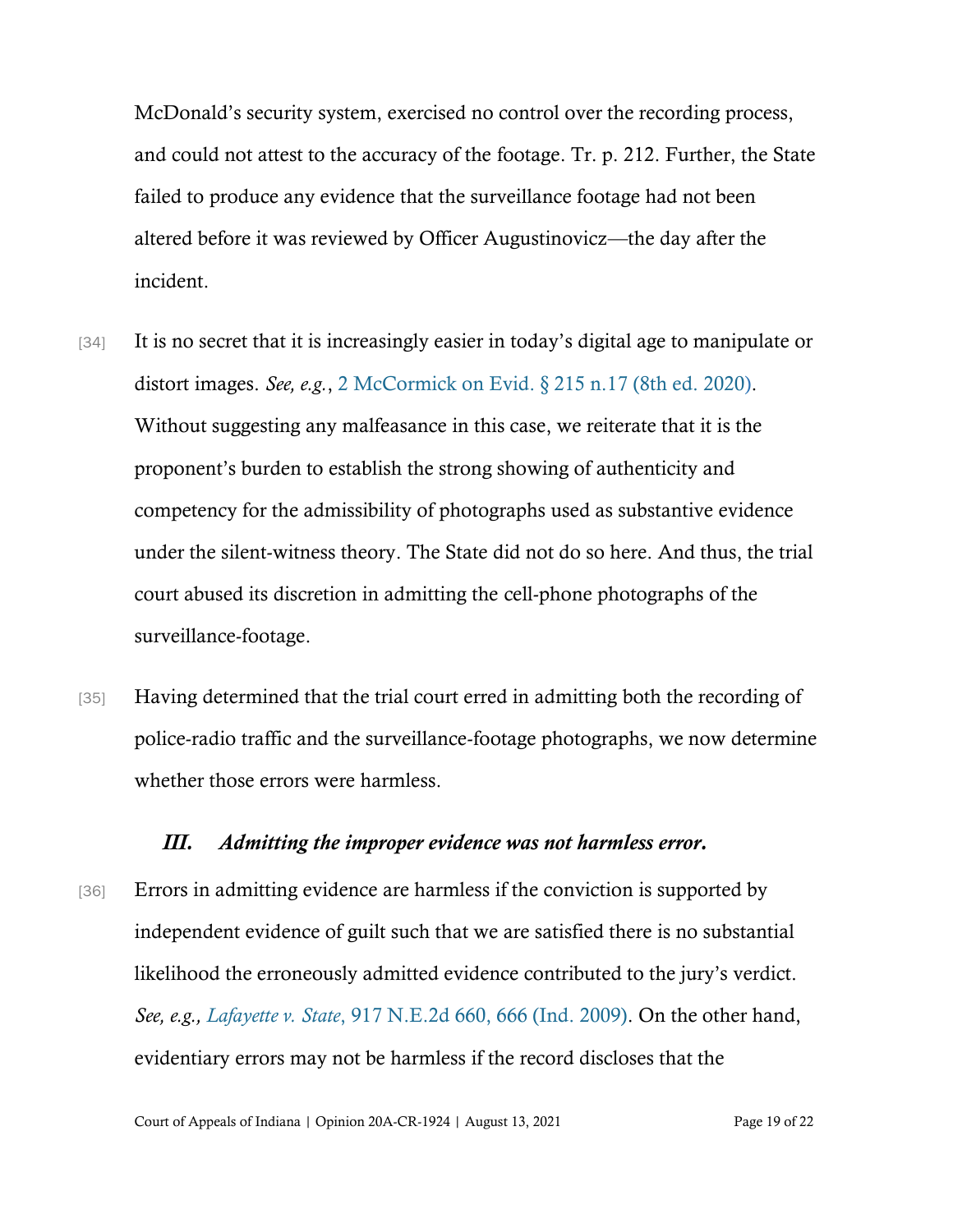improperly admitted evidence likely had a prejudicial impact on the jury. *See, e.g.*, *[Chapman v. State](https://www.westlaw.com/Document/Idca59c70446811ea836ad65bf0df97be/View/FullText.html?transitionType=Default&contextData=(sc.Default)&VR=3.0&RS=da3.0&fragmentIdentifier=co_pp_sp_7902_887)*[, 141 N.E.3d 881, 887 \(Ind. Ct. App. 2020\).](https://www.westlaw.com/Document/Idca59c70446811ea836ad65bf0df97be/View/FullText.html?transitionType=Default&contextData=(sc.Default)&VR=3.0&RS=da3.0&fragmentIdentifier=co_pp_sp_7902_887)

- [37] On these unique facts, the erroneous admission of the audio recording and the surveillance-footage photographs was not harmless error. We acknowledge that the jury was presented with independent evidence from which it could reasonably infer that a man dressed in an all-denim outfit drove the Dodge Ram on the day of the incident. But without the erroneously admitted evidence, the only evidence identifying Stott as the man wearing the all-denim outfit is that the phone number associated with one of the cellphones recovered from the truck matched the phone number associated with the cellphone retrieved from Stott's person when he was arrested weeks later. While we agree with the State that this evidence leads to a "clear inference" that a cellphone found in the truck belonged to Stott, we cannot conclude that such an inference is "substantial evidence identifying [Stott] as the driver of the truck." Appellee's Br. at 31.<sup>10</sup>
- [38] The State's reliance on the recording of police-radio traffic and the surveillancefootage photographs during closing arguments as well as actions by the jury further suggest that this erroneously admitted evidence contributed to the

<sup>&</sup>lt;sup>10</sup> The State also relies on Officer Augustinovicz's testimony "that when he watched the video, he recognized the individual he saw in it as being Antwon Stott." Appellee's Br. at 30 (citing Tr. Vol. III, p. 201). It is true the officer testified that he received a picture in an email which he believed showed "the same person that [he] saw in . . . the video." Tr. Vol. III, p. 201. But each time Officer Augustinovicz identified Stott as the man wearing the denim outfit, the officer was presented with and specifically referring to the surveillancefootage photographs. *See id.* at 200–02. It is thus impractical to divorce his testimony from the photographs.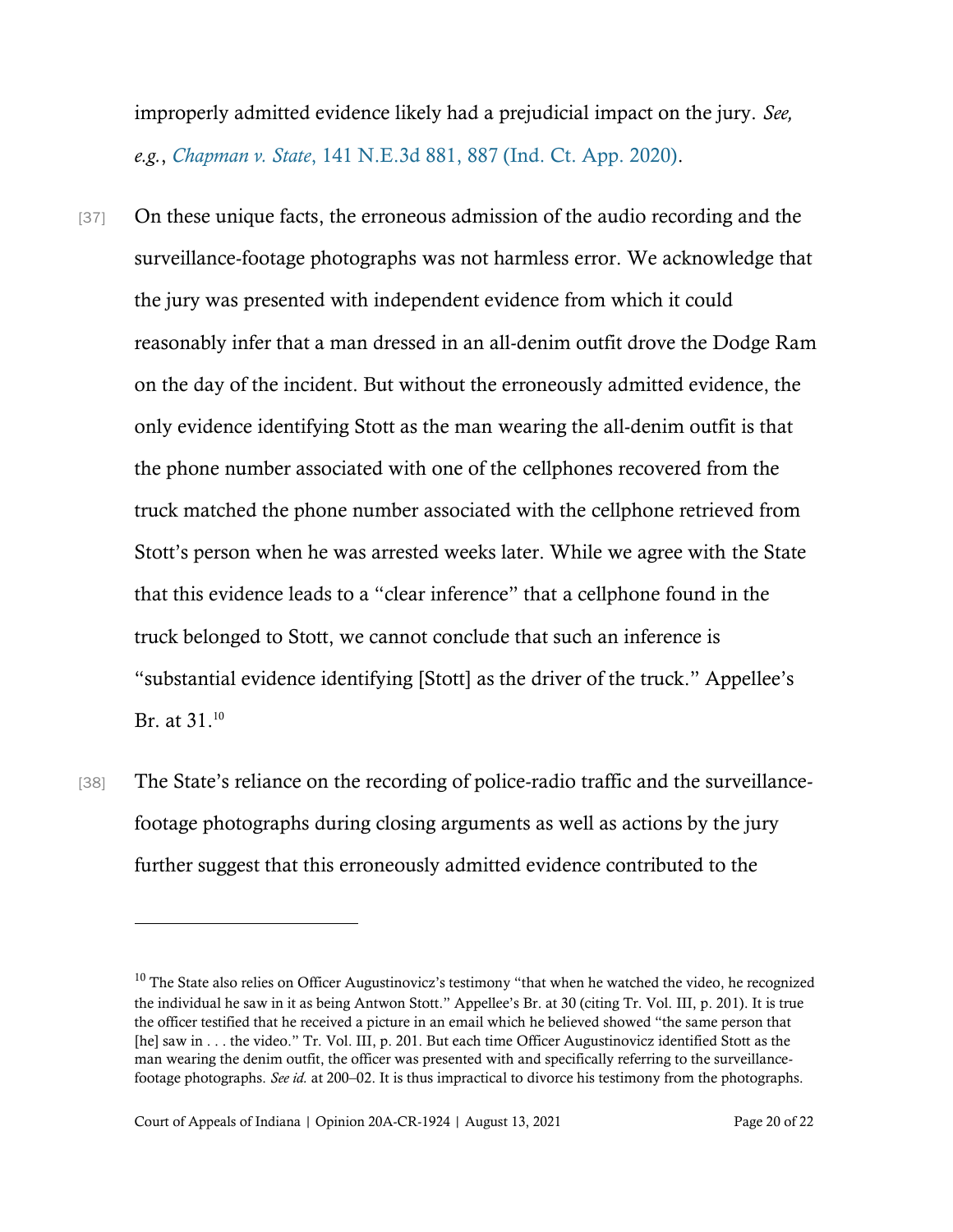verdict. The State repeatedly referred to and relied on the recording and the photographs to identify Stott as the man in denim. *See* Tr. Vol. III, pp. 242–43, 245, Vol. IV 19–20. Then, during deliberations, a juror asked to see Stott's face, the jury informed the court that "it is difficult to identify [Stott] with his mask on versus the McDonald pictures," and the jury asked to review the photographs. Tr. Vol. IV, pp 27–28.

[39] For these reasons, we conclude that the erroneously admitted evidence likely had a prejudicial impact on the jury and contributed to its verdict. The errors were therefore not harmless, and Stott's convictions must be reversed.<sup>11</sup>

## Conclusion

- [40] The trial court erred in admitting a recording of police-radio traffic and in admitting an officer's cell-phone photographs of restaurant surveillance-footage. Because those errors were not harmless, we reverse and remand for proceedings consistent with this opinion.
- [41] Reversed and remanded.

Crone, J., concurs.

<sup>&</sup>lt;sup>11</sup> While the State can retry Stott, we note that the Indiana Department of Correction Offender Database indicates that Stott's earliest release date on these charges was July 21, 2021. So, whether the State decides to pursue a new trial, it appears that Stott may no longer be incarcerated when this opinion is handed down. We would like to remind Stott of his comments to the trial court at sentencing that he "turned over a new leaf" while incarcerated and that he desires "to be a positive member to society as soon as possible." Tr. Vol. IV, p. 70. We sincerely hope that Stott has indeed turned over a new leaf, and we encourage him to realize his expressed desire going forward.